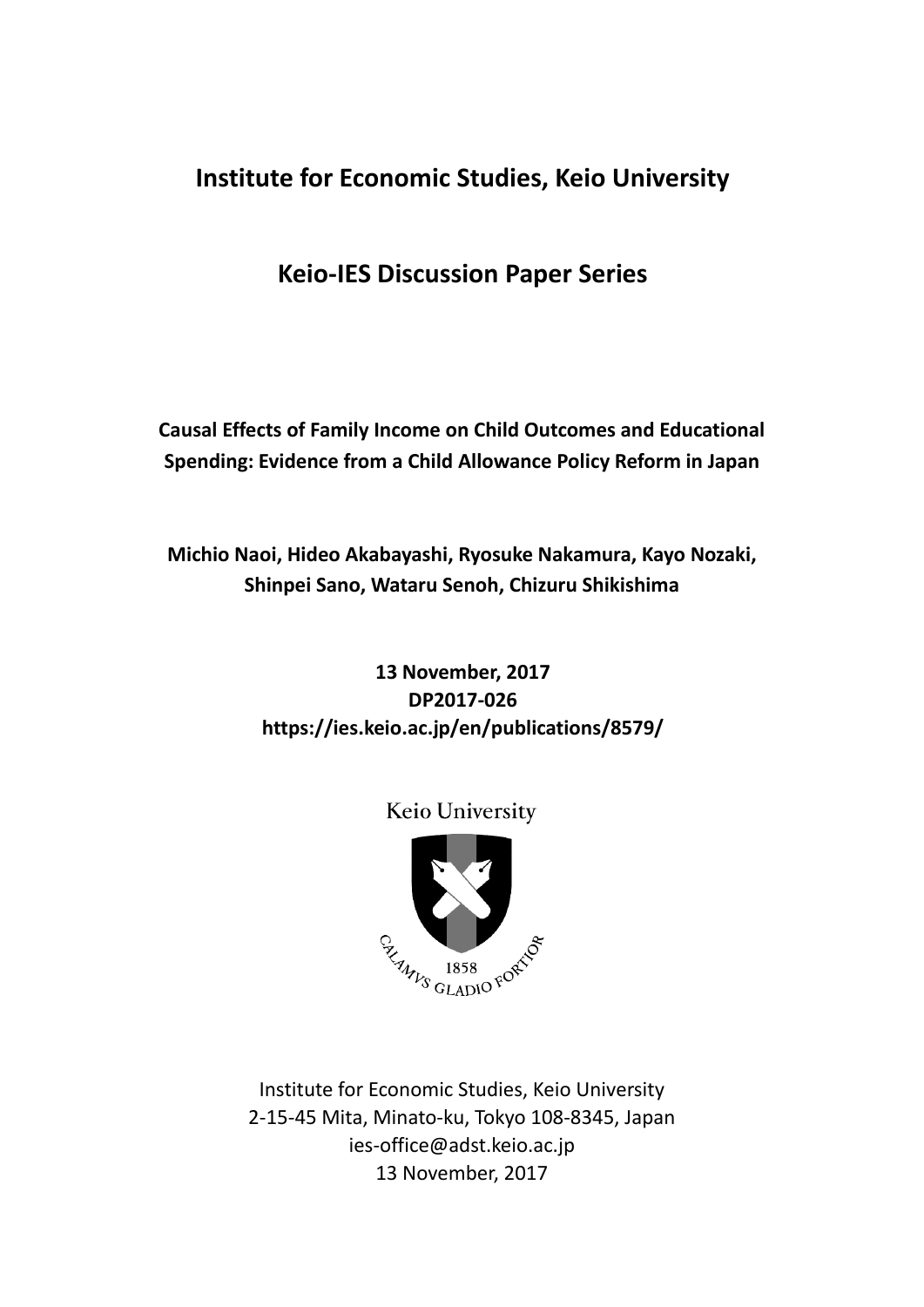Causal Effects of Family Income on Child Outcomes and Educational Spending: Evidence from a Child Allowance Policy Reform in Japan Michio Naoi, Hideo Akabayashi, Ryosuke Nakamura, Kayo Nozaki, Shinpei Sano, Wataru Senoh, Chizuru Shikishima Keio-IES DP2017-026 13 November, 2017 JEL Classification: H24; H31; I21; I28; I38 Keywords: Child allowance; Family income; Educational spending; Cognitive outcome

## Abstract

We examine the causal effects of family income on child outcomes and households' educational spending using panel data of children matched to their parents. Our identification strategy relies on the largely exogenous, discontinuous changes in the Child Allowance Policy in Japan that occurred between 2010 and 2012. We examine whether an exogenous variation in family income due to policy changes in the payment schedule has any causal effects on children's cognitive outcomes and households' educational spending. Our ordinary least squares (OLS) and first-differenced (FD) results show that, in most cases, family income is positively correlated with children's cognitive outcomes and family's educational investment. Our FD instrumental variable (FD-IV) results, using exogenous changes in child allowance payments as an instrument, show that family income does not have any causal impacts on child outcomes in the short run. This suggests that the positive income effects on cognitive outcomes in OLS and FD models are not causal effects. In comparison, we find some evidence of positive income effects on households' educational spending. To examine the heterogeneous effects, we estimate FD-IV regressions for various population subgroups: those divided by parental education, income levels, children's age, and gender. We find that family income does not have statistically significant impacts on children's cognitive ability, whereas it has significant positive impacts on educational spending for high-income families and girls.

Michio Naoi Faculty of Economics, Keio University 2-15-45 Mita, Minato-ku, Tokyo naoi@econ.keio.ac.jp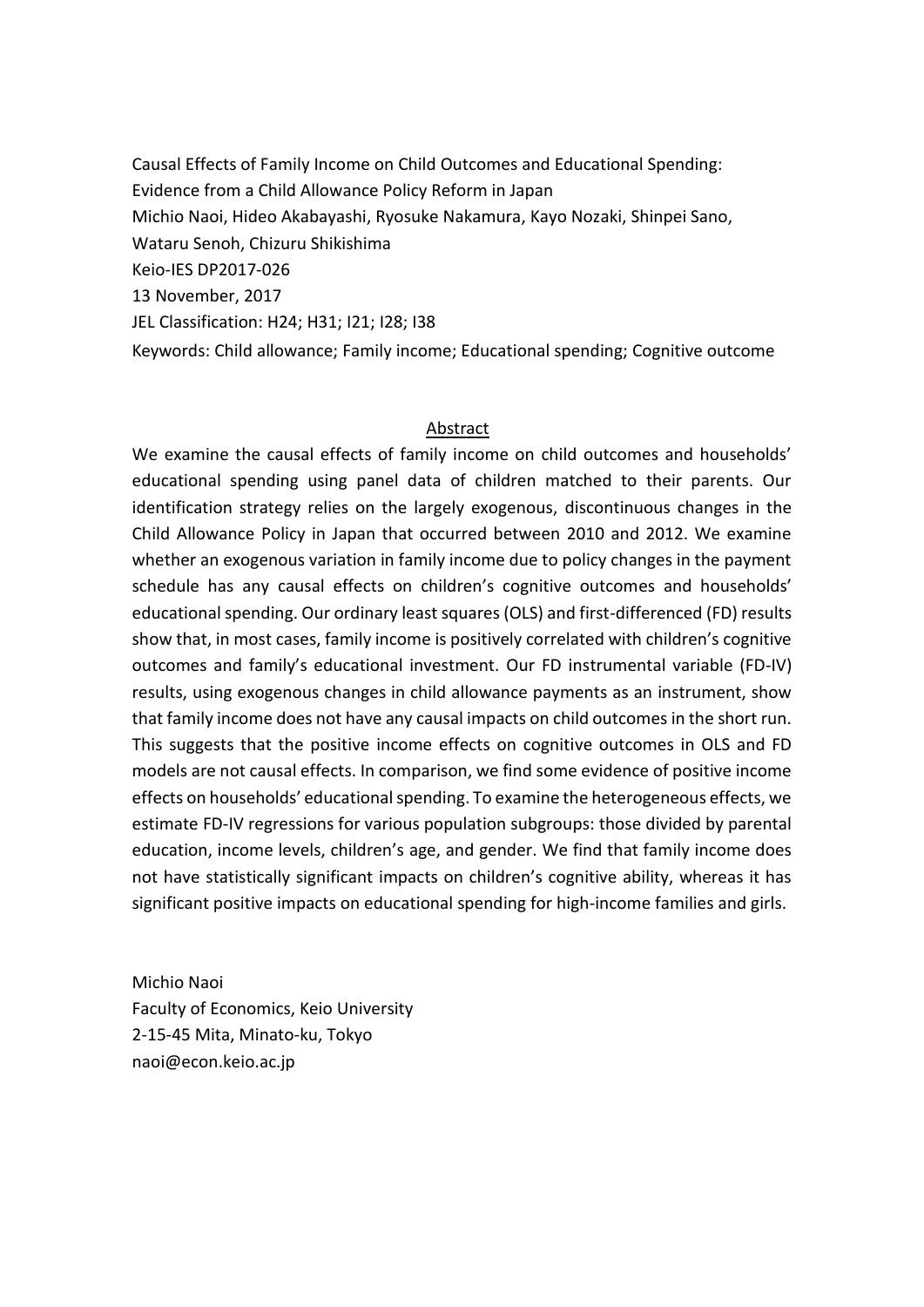Hideo Akabayashi Faculty of Economics, Keio University 2-15-45 Mita, Minato-ku, Tokyo hakab@econ.keio.ac.jp

Ryosuke Nakamura Faculty of Economics, Fukuoka University 8-19-1 Nanakuma, Jonan-ku, Fukuoka ryonaka.email@gmail.com

Kayo Nozaki Faculty of Humanities and Social Sciences 2-5-1 Akebono-cho, kochi-shi, Kochi kayo1130@gmail.com

Shinpei Sano Faculty of Law, Politics and Economics, Chiba University 1-33 Yayoicho, Inage Ward, Chiba-shi, Chiba shimpei\_sano@chiba-u.jp

Wataru Senoh Department for Educational Policy and Evaluation, National Institute for Educational Policy Research 3-2-2 Kasumigaseki, Chiyoda-ku, Tokyo senoh@nier.go.jp

Chizuru Shikishima Faculty of Liberal Arts, Teikyo University 359 Otsuka, Hachioji City, Tokyo shiki@main.teikyo-u.ac.jp

Acknowledgement : We would like to thank Yu Xie, James Raymo, Cheng Hsiao, Masakazu Hojo, Nobuyoshi Kikuchi, Yuki Yoshida, and participants in seminars at CMES2017(Wuhan), SLLS2016 (Bamberg), RIETI, 2016 Japanese Economic Association Autumn Meeting (Waseda University), 19th Labor Economics Conference (Osaka University), and JEPA Nishinihon Branch (International University of Kagoshima). We also thank Takero Doi for furnishing the program of calculating disposal income, and Kazuhiro Yamaguchi for calculating IRT scores. We are grateful to the Panel Data Research Center at Keio University for the individual data drawn from the Japan Household Panel Survey (JHPS/KHPS) and Japan Child Panel Survey (JCPS).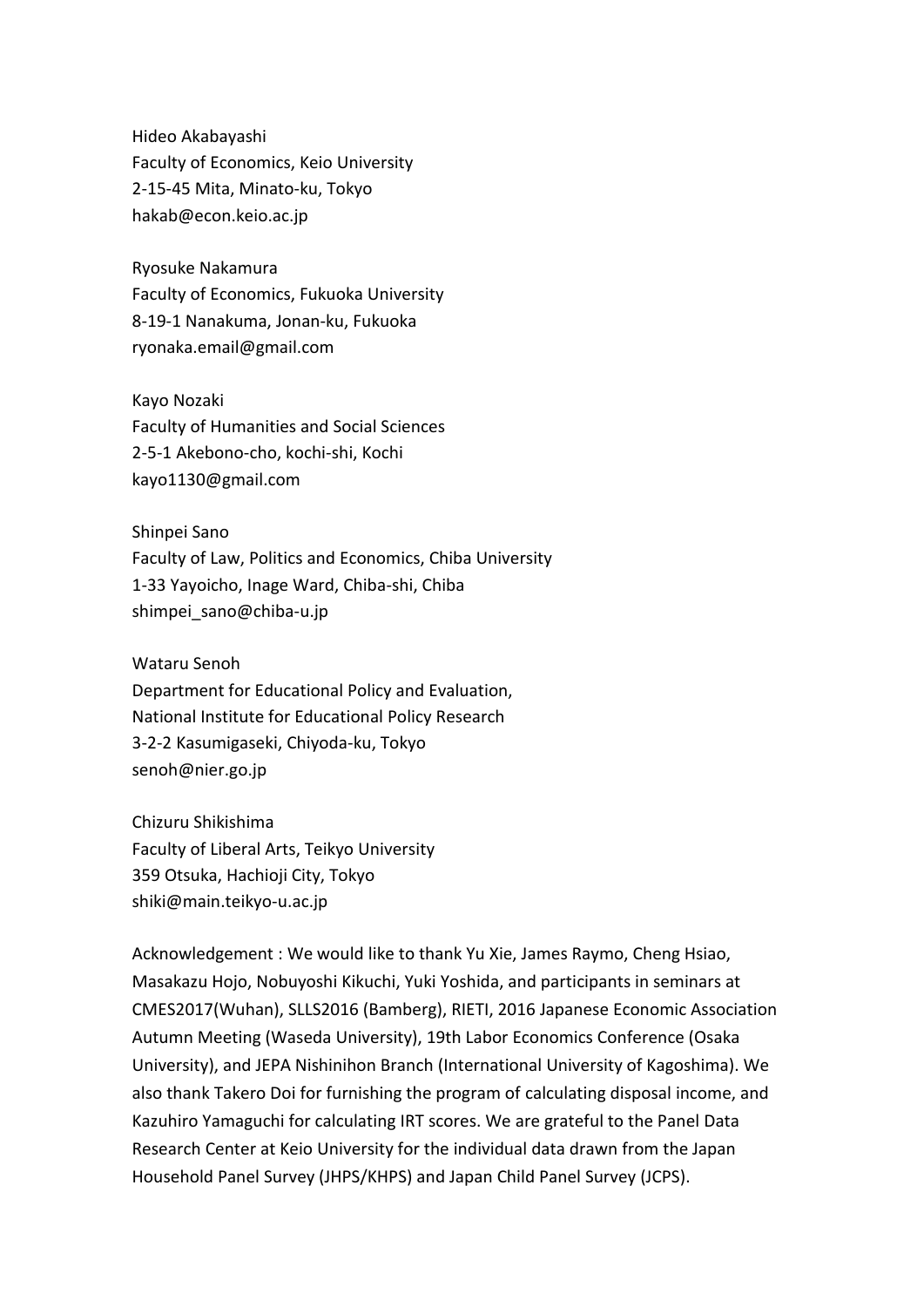# Causal Effects of Family Income on Child Outcomes and Educational Spending: Evidence from a Child Allowance Policy Reform in Japan\*

Michio Naoi (Keio University)† , Hideo Akabayashi (Keio University), Ryosuke Nakamura (Fukuoka University), Kayo Nozaki (Kochi University), Shinpei Sano (Chiba University), Wataru Senoh (National Institute for Educational Policy Research), Chizuru Shikishima (Teikyo University)

#### **Abstract**

We examine the causal effects of family income on child outcomes and households' educational spending using panel data of children matched to their parents. Our identification strategy relies on the largely exogenous, discontinuous changes in the Child Allowance Policy in Japan that occurred between 2010 and 2012. We examine whether an exogenous variation in family income due to policy changes in the payment schedule has any causal effects on children's cognitive outcomes and households' educational spending. Our ordinary least squares (OLS) and first-differenced (FD) results show that, in most cases, family income is positively correlated with children's cognitive outcomes and family's educational investment. Our FD instrumental variable (FD-IV) results, using exogenous changes in child allowance payments as an instrument, show that family income does not have any causal impacts on child outcomes in the short run. This suggests that the positive income effects on cognitive outcomes in OLS and FD models are not causal effects. In comparison, we find some evidence of positive income effects on households' educational spending. To examine the heterogeneous effects, we estimate FD-IV regressions for various population subgroups: those divided by parental education, income levels, children's age, and gender. We find that family income does not have statistically significant impacts on children's cognitive ability, whereas it has significant positive impacts on educational spending for high-income families and girls.

Keywords: Child allowance; family income; educational spending; cognitive outcome *JEL* Classifications: H24, H31, I21, I28, I38

<u>.</u>

<sup>\*</sup> We would like to thank Yu Xie, James Raymo, Cheng Hsiao, Masakazu Hojo, Nobuyoshi Kikuchi, Yuki Yoshida, and participants in seminars at CMES2017 (Wuhan), SLLS2016 (Bamberg), RIETI, 2016 Japanese Economic Association Autumn Meeting (Waseda University), 19th Labor Economics Conference (Osaka University), and JEPA Nishinihon Branch (International University of Kagoshima). We also thank Takero Doi for furnishing the program of calculating disposal income, and Kazuhiro Yamaguchi for calculating IRT scores. We are grateful to the Panel Data Research Center at Keio University for the individual data drawn from the Japan Household Panel Survey (JHPS/KHPS) and Japan Child Panel Survey (JCPS). This work was supported by JSPS KAKENHI Grant Numbers JP16H06323, 17H06086, and 24000003.

<sup>†</sup> Corresponding author. Faculty of Economics, Keio University. *Address*: 2-15-45 Mita, Minato-ku, Tokyo 108-8345, Japan. *Email*: naoi@econ.keio.ac.jp.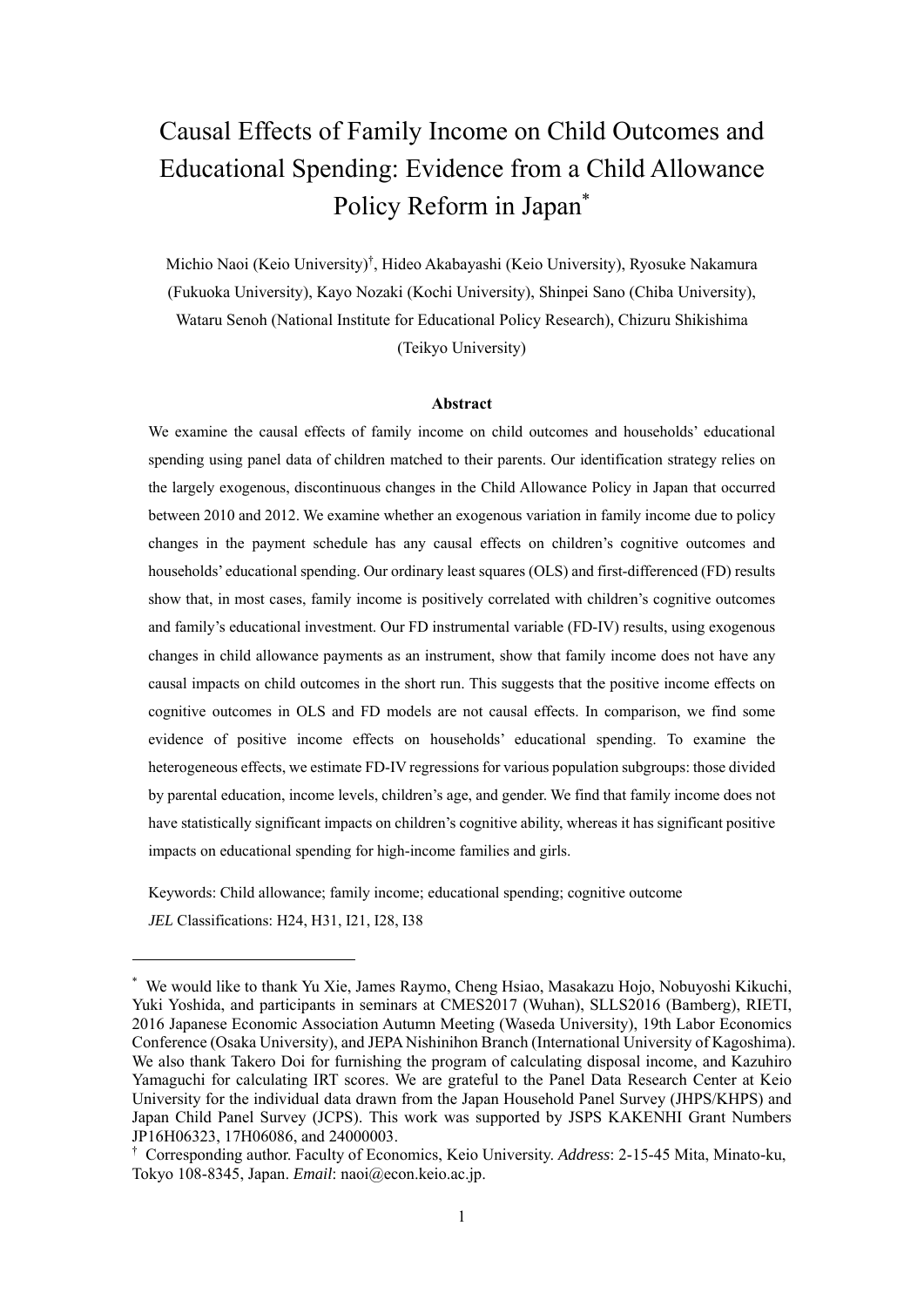#### **1. Introduction**

What determines the outcomes of children? This question has a long history among social scientists, at least since the publication of the Coleman Report (Coleman et al., 1966), which found that, as a whole, family background variables tend to explain a larger part of the variations in children's achievement than school resource variables do. Since then, much research effort has been devoted to determining factors both at school and for the family that most influence the outcomes of children.

One variable that has been the major focus of economic research is household income. The simplest human capital theory predicts that under the complete market assumption, the amount of educational investment does not depend on the household's income level (Becker, 1962). Therefore, any difference in outcomes should be the result of child characteristics, such as genetic ability. Becker also proposed a theory in which an interaction between financial market imperfection and children's characteristics generates a variation in educational investment and outcomes (Becker, 1967). Many researchers have questioned the assumption of the complete market and examined whether households with low income face financial/borrowing constraints and thereby have difficulty investing in their children's human capital, typically focusing on children's college enrollment (Carneiro and Heckman, 2002; Keane, 2002; Cameron and Taber, 2004; Belley and Lochner, 2007).

Understanding the mechanisms by which family income affects educational investment and child outcomes would certainly have important policy implications. If, for example, poor families invest less in their children's education than wealthier families, due primarily to the lack of borrowing opportunities, government intervention can be justified on both efficiency and equity grounds. Policymakers might then use programs that redistribute resources to low-income families or directly invest in children via secure public education or other forms of in-kind subsidies.

Furthermore, many public programs that directly invest in children would involve both a substitution and an income effect. Identifying the causal impact of family income on educational investment and child outcomes would therefore be important for the optimal design of various public programs (Blau, 1999). If the income elasticity of investment in children is large enough, cash transfers would be a more efficient way to encourage investment in children than direct provision of cheaper investment opportunities.

The major challenge in attempting to identify the causal impact of family income on child outcomes would be the endogeneity of income. Family income is generally correlated with parental educational achievement, which is likely to be correlated with parents and children's unobserved abilities (Duncan and Brooks-Gunn, 1997; Mayer, 1997). Furthermore, some important factors contributing to child outcomes, such as home environment, parenting practices, and cultural backgrounds, are not always observable to researchers. These factors tend to correlate with family income, but they might be stable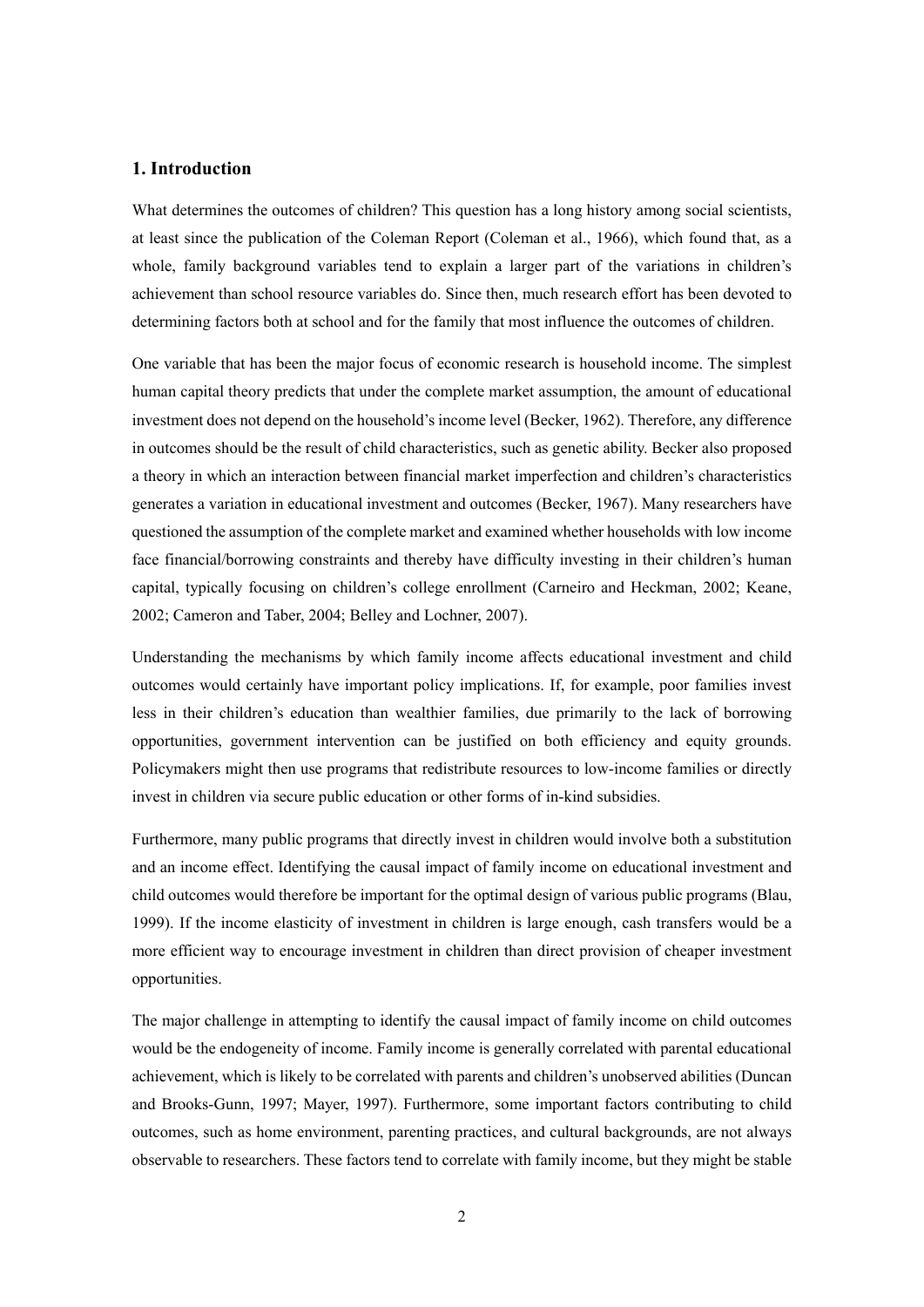over time even when family income varies substantially. Failing to control for these unobserved factors, which are correlated with both family income and children's achievement, would result in bias in the estimation of the effect of family income.

Researchers have sought ways to disentangle the effects of unobservable factors and family income by using a number of methods. Some authors used child fixed effects to identify the effect of transitory income on child outcomes (Duncan et al., 1998; Blau, 1999). Recently, a more prominent approach is to find an exogenous variation of family income that is uncorrelated with unobservable factors. For example, Løken (2010) used the economic boom of the 1970s and 1980s—caused by the discovery of oil fields in Norway—as an IV for increase in income and found no effect on children's outcomes. Akee et al. (2010) used the opening of a casino in North Carolina that benefitted a subpopulation in the area (Native American tribes) and found that it raised children's educational achievement and lowered their probability of committing crimes. Changes in tax and welfare policies have also been used as exogenous sources of variation in income. For example, Dahl and Lochner (2012) used changes in the Earned Income Tax Credit (EITC) in the United States and showed that increased earnings because of the policy change improved the test scores of children in families subject to this policy change.

In this study, we use changes in the Child Allowance Policy (CAP) in Japan that occurred in the early 2010s to examine the causal effects of family income on child outcomes (cognitive test scores) and households' private educational spending. Our identification strategy relies on the largely exogenous, discontinuous changes in the CAP in Japan that took place between 2010 and 2012. Prior to FY2010, a child aged 12 or younger was eligible for the allowance. A monthly allowance was determined based on children's age and birth order. In FY2010, the government substantially expanded the amount and scope of the allowance. A child aged 15 or younger became eligible for the allowance, which was 13,000 JPY per month, independent of the child's age. The current policy, from FY2012, provides a monthly allowance again based on children's age and birth order.

The policy changes described above provide an ideal situation for identifying the income effects on child outcomes for several reasons. First, policy changes were most likely unanticipated by families since they were a result of regime change (from the Liberal Democratic Party of Japan to the Democratic Party of Japan) after the national election. Second, a monthly allowance payment is solely determined based on the number and age of existing children in the family, which cannot be controlled by individual households. In other redistribution policies, such as the EITC in the United States, families can endogenously change their behavior to manipulate the benefits or subsidies they receive from the policy. Altogether, we believe that changes in the CAP can provide an exogenous source of variation in income.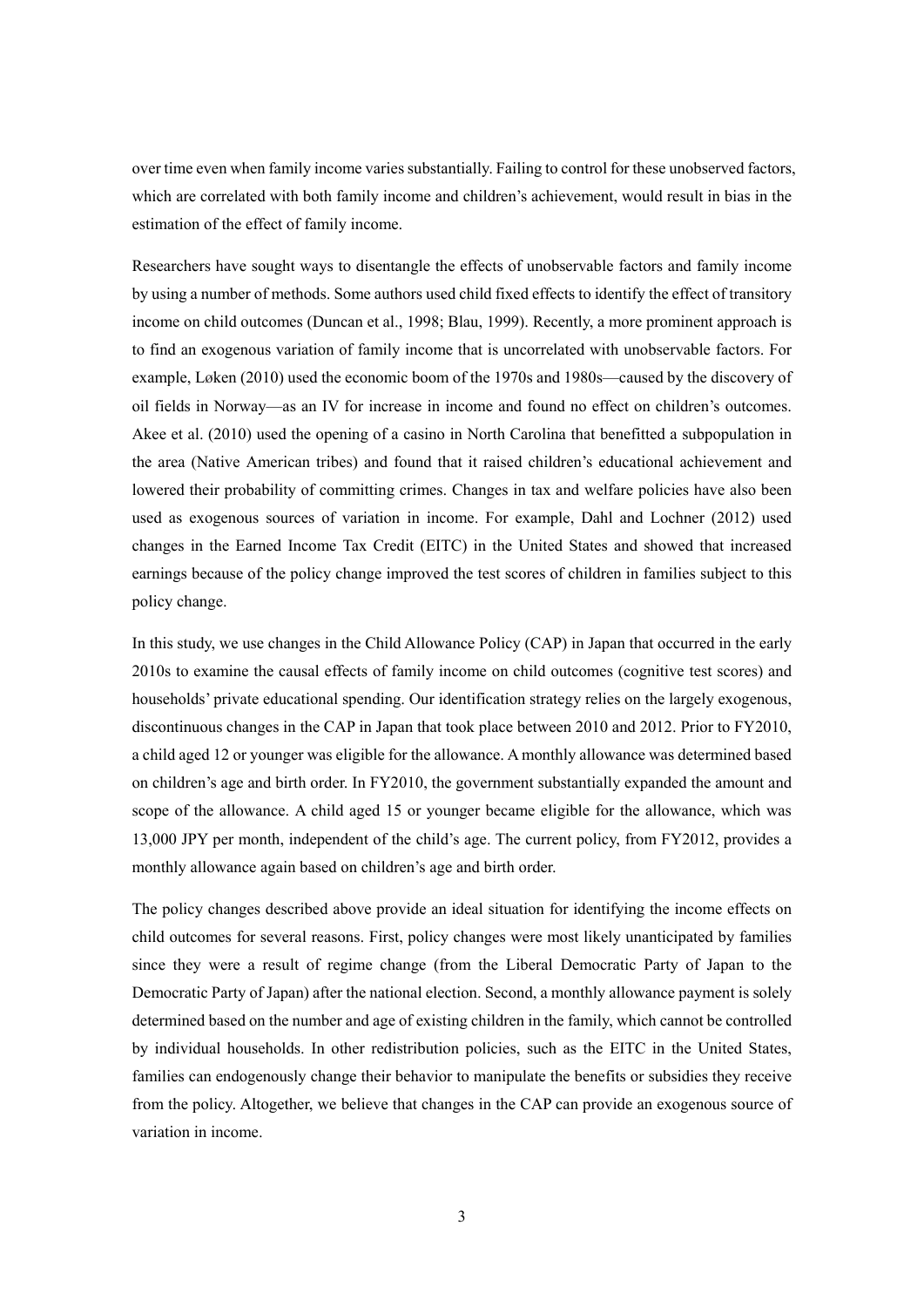Several previous studies in Japan examined the effect of the CAP on consumption patterns (Kobayashi, 2011; Unayama, 2011), mental health of parents (Takaku, 2015), and household wealth accumulation (Stephens and Unayama, 2015). To our knowledge, however, no previous research has examined its effect on households' educational expenditure and direct measures of children's educational outcomes, which are primary targets of the policy.

Our empirical findings suggest that, while we observe a significantly positive correlation between family income and children's cognitive outcomes as well as family's educational investment, these relationships are not necessarily a causal effect of family income under our identifying assumption. When using exogenous changes in child allowance payments as an instrument, an increase in family income does not have statistically insignificant impacts on child outcomes, whereas it significantly raises households' educational spending.

The remainder of the paper is organized as follows. Section 2 summarizes the institutional background of the CAP in Japan. Section 3 provides a brief description of the dataset used in our empirical analysis. Section 4 sets out our identification strategy based on exogenous variation in family income due to policy changes, and provides the empirical specification. Section 5 presents our empirical results followed by discussions and concluding remarks in Section 6.

#### **2. Background: The Child Allowance Policy in Japan**

The CAP, or child benefit programs in general, is a form of direct cash transfer to families with dependent children. In most countries, child benefits are means tested, and the amount paid is usually determined based on the number and age of children in the family.

In Japan, the CAP was introduced in 1972, and the government has gradually expanded the amount and scope of allowance since then. Table 1 provides a brief description of the CAP at several points in time since 1992, which is relevant for the families in our dataset.<sup>1</sup> In 1992, the policy covered children up to the age of three, and the parent would receive 5,000 JPY a month for each first/second child and an additional 5,000 JPY for the third or subsequent child. As shown in the table, the age limit for eligible children was gradually extended throughout the 2000s, but the amount paid long remained at its 1992 level until  $2010<sup>2</sup>$ 

(Table 1 around here)

-

<sup>&</sup>lt;sup>1</sup> The oldest cohort of children in our dataset was born in April 1994.

 $2 \text{ In } 2007$ , the monthly allowance was set at 10,000 JPY for children younger than three years, regardless of their birth order.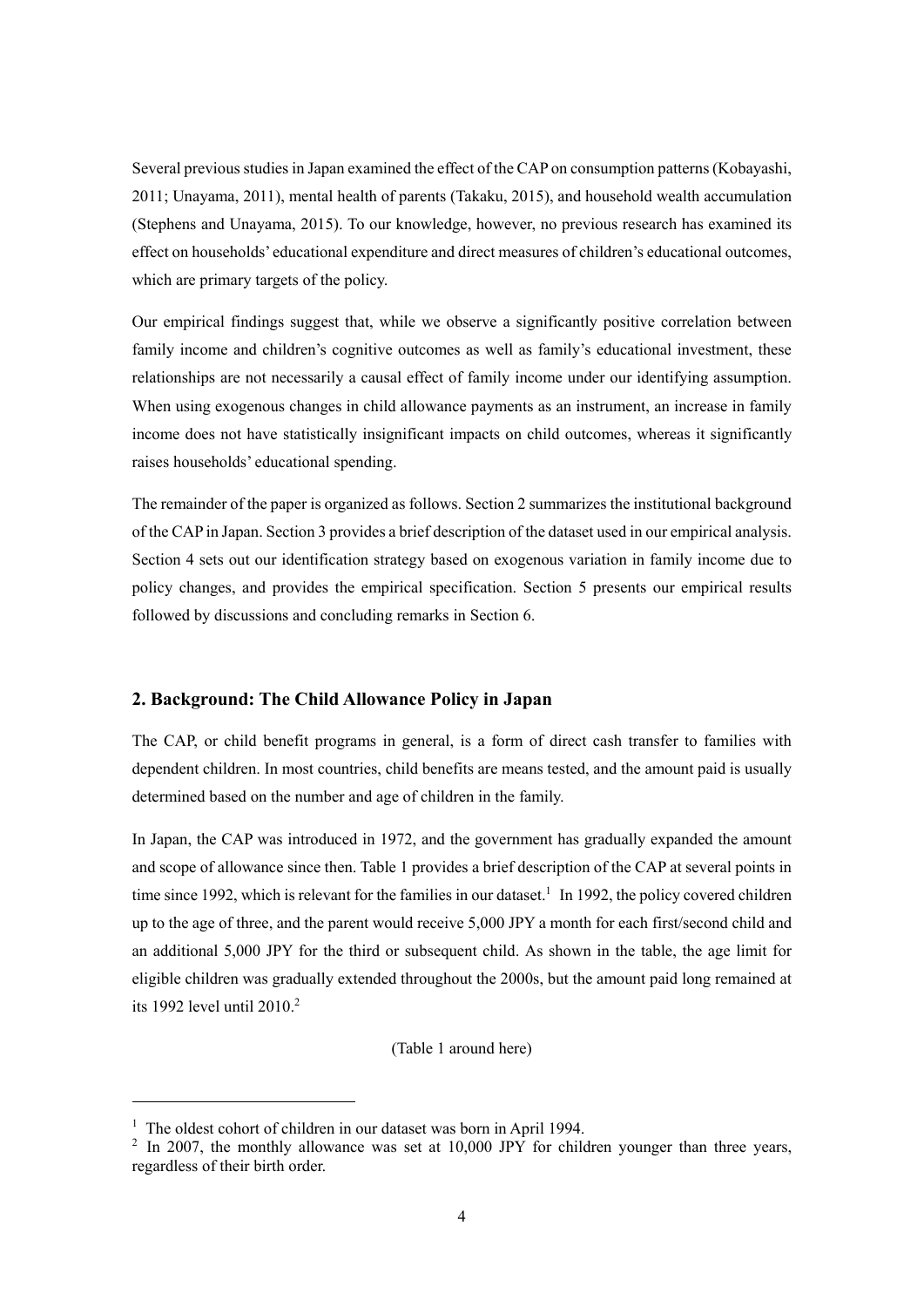In 2010, the Democratic Party of Japan (DPJ), the then ruling party of Japan, substantially expanded the amount and scope of the allowance. A child aged between 13 to 15 years additionally became eligible for the allowance, and the income test was abolished. The parent would receive 13,000 JPY per month for each child regardless of the child's age or birth order.

The DPJ initially planned to double the payments to 26,000 JPY from April 2011. However, due to revenue shortages, the DPJ gave up this plan and reintroduced the age bracket-based allowance in October 2011. The parent would receive 15,000 JPY a month for each child younger than three years. For a child of three years or older, the allowance paid varied depending on birth order. For each first/second child, the parent would receive 10,000 JPY a month (if the child was of 3–15 years). The parent would receive an additional 5,000 JPY a month for the subsequent child. The payments remained fixed in the current system, but income tests to determine eligibility for the child allowance were reintroduced in 2012.

These changes in the CAP are likely to provide an exogenous source of income variation that we use to identify the effect of family income on child outcomes. Figure 1 shows the amount of child allowance by children's birth cohort before and after the recent policy changes. Panel A of Figure 1 shows the payment schedules before and after the policy change in 2010. For example, children born in April 1995, who became 15 years old in April 2010, would not receive any child allowance under the 2009 system since they were not eligible for a child allowance (dashed line). In comparison, under the 2010 system, after expansion in the scope of the allowance in 2010, they were eligible for an allowance and received 117,000 JPY (a monthly payment of 13,000 JPY for nine months between April and December 2010; solid line).<sup>3</sup> On the other hand, children born in March 1995 were not eligible for child allowance in neither the 2009 nor the 2010 system since the eligibility for child allowance is determined based not on the calendar year but fiscal year.

#### (Figure 1 around here)

Other birth cohorts had experienced both expansion and reduction of child allowance. For example, children born in April 2000, who became 10 years old in April 2010, would have received 60,000 JPY annually under the 2009 system (5,000 JPY for 12 months). In comparison, under the 2010 system, they experienced the expansion of child allowance and received 132,000 JPY (a monthly payment of 5,000 JPY for the first three months and 13,000 JPY for the rest of the year; Panel A). This was followed by the reduction in child allowance caused by the policy change in 2011. Panel B of Figure 1 shows the payment schedules before and after the policy change in 2011. Under the 2010 system, they would have received 156,000 JPY (a monthly payment of 13,000 JPY for 12 months). In

<u>.</u>

<sup>&</sup>lt;sup>3</sup> Note that the 2010 system was in effect in April 2010. As a result, they were not eligible for a child allowance for the first three months (between January and March 2010).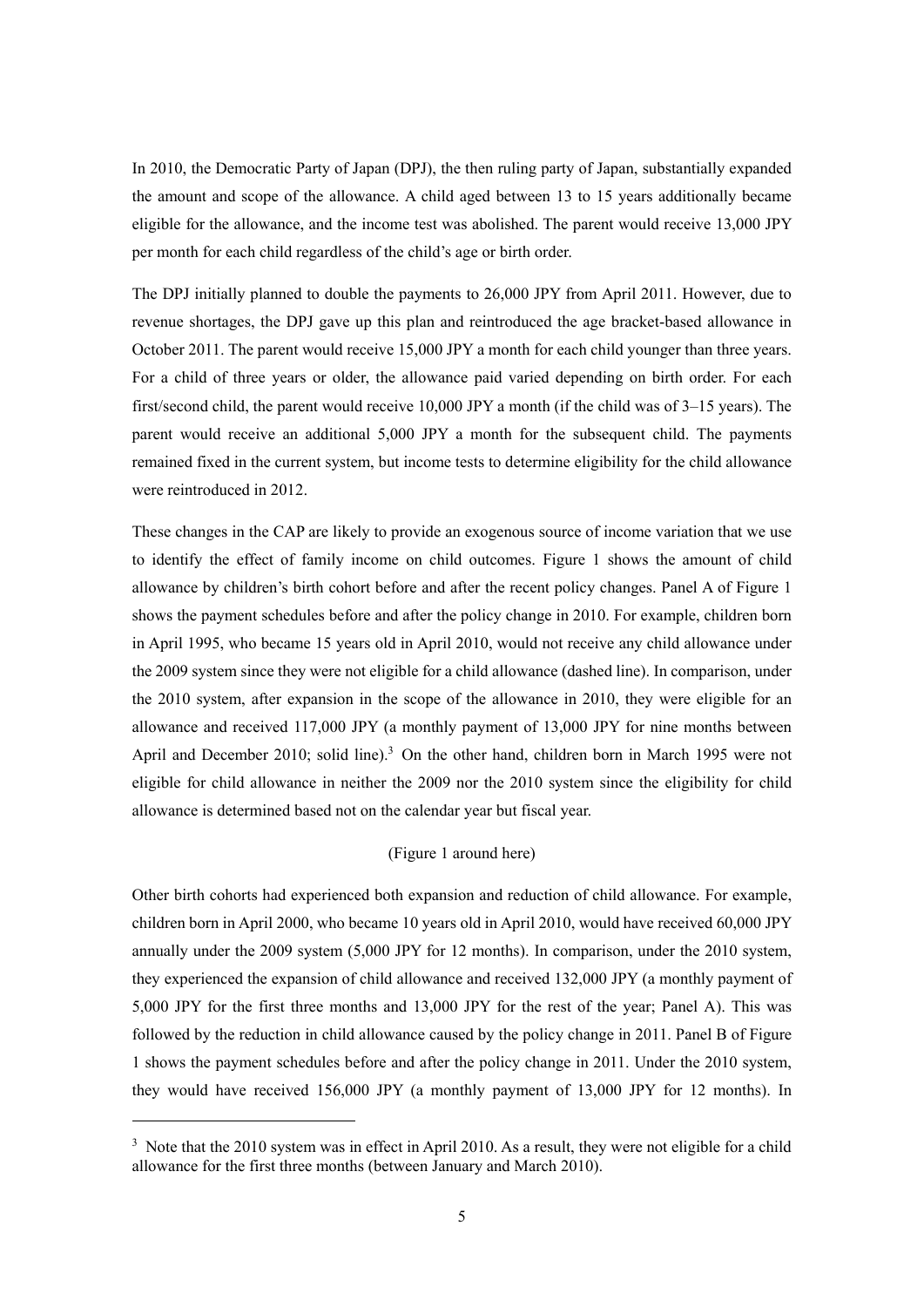comparison, the actual payment under the 2011 system was 120,000 JPY (10,000 JPY for 12 months; Panel B).

In sum, recent changes in the CAP provide ideal exogenous variation in family income due to expansion in the eligible age limits and changes in monthly payments for children in a given birth cohort.<sup>4</sup> Since families cannot "manipulate" the number and age of existing children, these unanticipated policy changes provide purely exogenous variation in the receipt of the total amount of child allowance.

#### **3. Data: The Japan Child Panel Survey**

<u>.</u>

Our empirical analysis draws on the Japan Child Panel Survey (JCPS), a longitudinal parent-child survey initiated in 2010 at Keio University.<sup>5</sup> It was designed as a supplementary module to the Keio Household Panel Survey (KHPS) and Japan Household Panel Survey (JHPS), two comprehensive adult longitudinal surveys initiated in 2004 and 2009, respectively.<sup>6</sup>

The JCPS participants were parents with children in elementary school (aged 6–12 years) or junior high school (aged 12–15 years), as well as the children themselves. Parents in the JCPS were selected from the respondents of either KHPS or JHPS based on the children's age criteria. The survey was conducted in February of each year but the targeted respondents (i.e., KHPS or JHPS respondents) were switched each year. As a result, each JCPS respondent participated in the survey every two years.<sup>7</sup> Figure 2 summarizes the JCPS, JHPS, and KHPS timeline structure.

(Figure 2 around here)

<sup>&</sup>lt;sup>4</sup> Another source of variation in child allowance comes from changes in the income cap. For example, families wherein the main earner's income was above the threshold of 8.6 million JPY were not eligible for child allowance in 2009. Abolishment of this income cap in 2010 resulted in discontinuous increase in child allowance payments for some high-income families. However, in the following analysis, we decided not to use this discontinuity for two reasons. First, households might adjust their income levels in response to the income cap. As a result, discontinuous changes in child allowance due to income caps are not necessarily exogenous. Second, some local governments provide their own child benefits for families with income above the CAP limit, which are not fully observable in our dataset.

<sup>&</sup>lt;sup>5</sup> Further details about the survey can be found in Shikishima (2013) and Akabayashi et al. (2016), and the references therein.

<sup>&</sup>lt;sup>6</sup> The JCPS structure is similar to that of the Children of National Longitudinal Survey of Youth.

 $<sup>7</sup>$  An exception was the latest JCPS survey in 2014, which involved participants from both the KHPS</sup> and JHPS. As a result, KHPS respondents were interviewed in two consecutive years—2013 and 2014—which is different from prior waves, wherein they were interviewed on an alternate-year basis.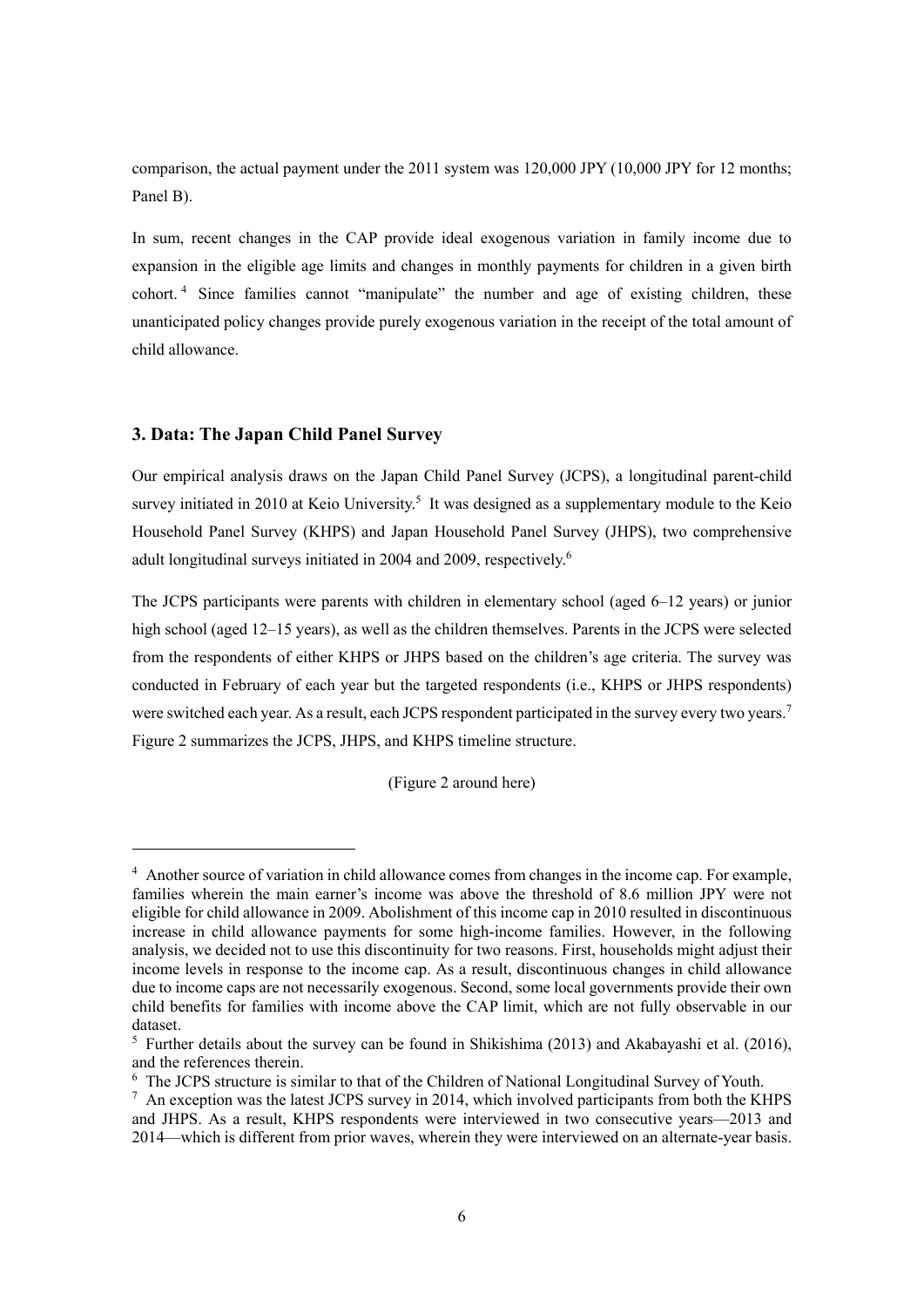The JCPS questionnaire consists of children and parents' forms. The children's form includes selfconducted, basic academic ability tests on Japanese language and arithmetic/mathematics, as well as a questionnaire relating to school, studies, and the subjective quality of life. The parents' questionnaire includes items such as the time the child spent studying, actual household expenditure on education in a typical month in the previous year, and the child's socialization and problem behaviors. Parents who had two or more children were asked to respond to an individual questionnaire for each child.

We construct measures of children's cognitive ability from academic ability test scores for Japanese language (hereto referred to as Japanese) and arithmetic/mathematics (hereto referred to as mathematics).8 The Japanese questions consisted of vocabulary as well as reading and writing of *kanji* characters. The mathematics questions consisted of calculations and word problems concerning numbers and manipulation of figures (for details of the academic ability test, see Shikishima et al., 2013). Although different sets of questions were prepared for each grade in line with the government's course guidelines, all Japanese and mathematics question items were equated based on the item response theory (IRT). <sup>9</sup> With this technique, we estimated each child's latent Japanese and mathematics ability, which can be directly comparable across grades.<sup>10</sup> In the following analysis, we used these IRT-based estimated scores as each child's underlying Japanese and mathematics ability.

Since family income can affect decisions about investment in children, we also use measures of educational investment in our empirical analysis. The JCPS measures educational investment for each child made by the parent, including monetary expenditure in several categories (tuition, allowances, and extra-curricular study costs) and frequency of the child's extra-curricular activities (arts, sports, study excluding cram school, and cram school). In the following analysis, we use monthly expenditure for parents' educational investment.

Our income measure is the total disposable income constructed from the pre-tax family income and a set of family and individual characteristics available from the survey. The KHPS/JHPS provides the pre-tax family income for various components: wage and salary, business income, rental income, interest and dividends, pension income, and income from other sources. Following Doi (2010), tax amounts, deductions, and various transfers (including child allowance payments) are calculated based

-

<sup>&</sup>lt;sup>8</sup> There are other important non-cognitive and health outcomes in our survey. These include, for example, measures of children's behavioral problems, quality of life, and children's height and weight at present and at birth.

<sup>&</sup>lt;sup>9</sup> Item response models specify how an individual's latent trait level and an item's properties are related to how an examinee responds to that item, as well as to a set of items (Lord, 1980; Hambleton and Swaminathan, 1985).

 $10$  We employed a one-parameter IRT model that specifies the probability of a correct response as a logistic distribution in which items vary only in terms of their difficulty.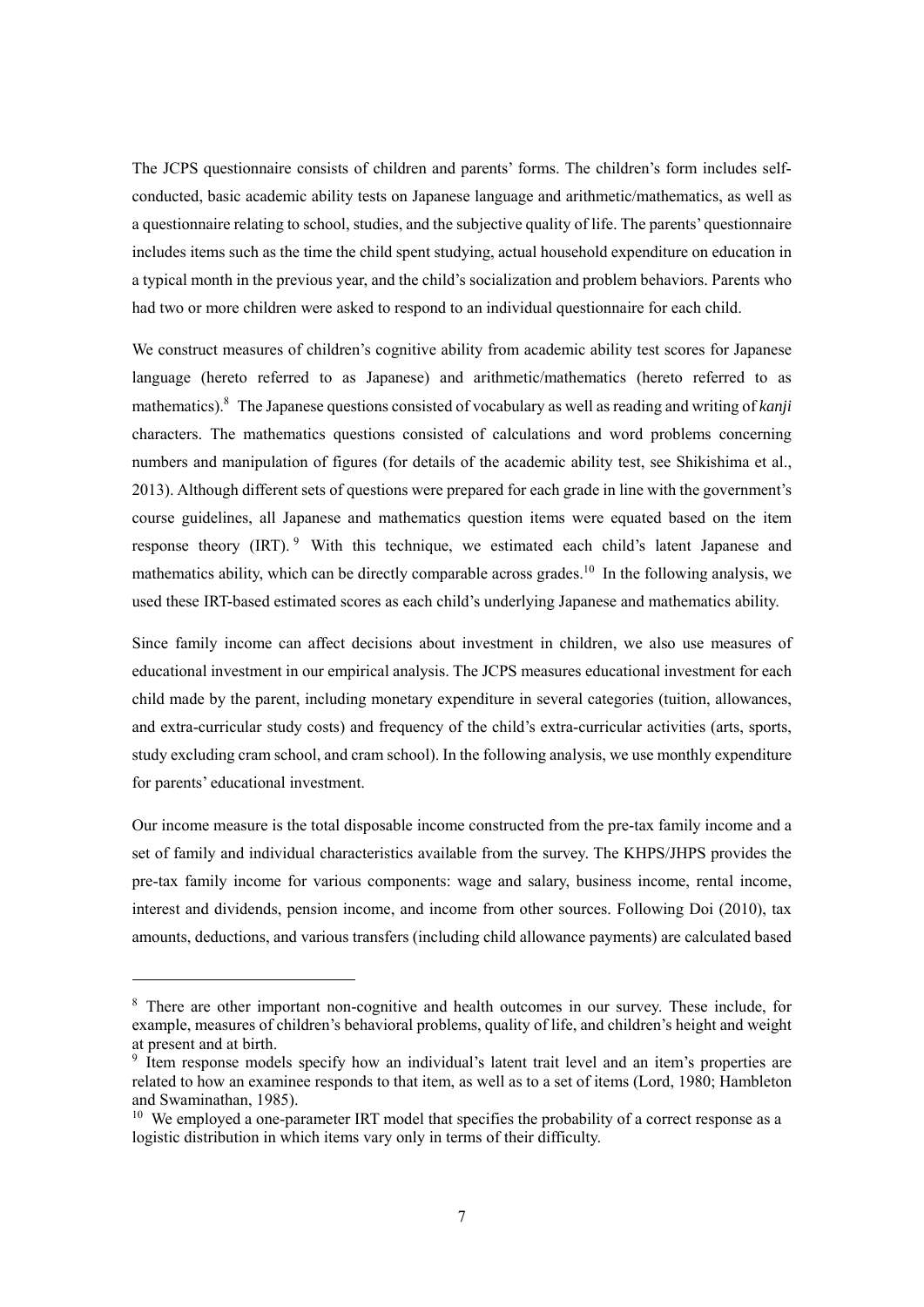on the reported family structure and information about each household member. Using these results, we calculate the total disposable (i.e., post-tax and post-transfer) family income. In the following analysis, we exclude families whose income exceeds the CAP's eligibility limits at least once in our sample period. $11$ 

The amount of child allowance is calculated based on the age and birth order of each child in the family (see Table 1 for details). The child-level allowance payments are then aggregated at the household-level to calculate the total amount of allowance received by each household.

In addition to the outcome variables discussed above, the JCPS, together with the KHPS and JHPS, collects a rich set of characteristics for children and their households over time. In the following regression analysis, we always control for age (grade) and sex of children, number of siblings, father and mother's education, location of household, and survey years.

After eliminating observations with missing values for child outcome and explanatory variables, as well as households with family income above the CAP's eligibility limit, our sample consists of 1,943 observations with 1,185 unique parent-child pairs. Descriptive statistics are shown in Table 2.

(Table 2 around here)

#### **4. Identification Strategy and Empirical Specification**

-

In this section, we discuss our empirical specification for the analysis of income effects on child outcomes and educational investment.

A common specification used in the literature assumes that child outcomes depend on observable permanent and time-varying characteristics. In addition, the literature also suggests that time-invariant heterogeneity (such as innate ability) plays an important role in determining the outcomes. Assuming a linear specification, our benchmark model for child outcome  $s_{ia}$  becomes

$$
s_{ia} = \mathbf{z}'_i \mathbf{\alpha}_a + \mathbf{x}'_{ia} \mathbf{\beta} + \delta_i + \varepsilon_{ia}, \tag{1}
$$

where  $\mathbf{x}_{ia}$  is a vector of time-varying characteristics of child *i* at age *a*,  $\mathbf{z}_i$  is a vector of timeinvariant observables (such as age, sex, and birth order of child  $i$ , including the constant), and  $\delta_i$  is the time-invariant unobservable heterogeneity. This model is considered general as it allows the

 $11$  The reason for this sample restriction is discussed in Footnote 4. In addition, we also restrict our sample to nuclear/single-parent families. The calculation of disposable income requires us to identify all non-working dependents in the family. This is, however, rather complicated for extended families.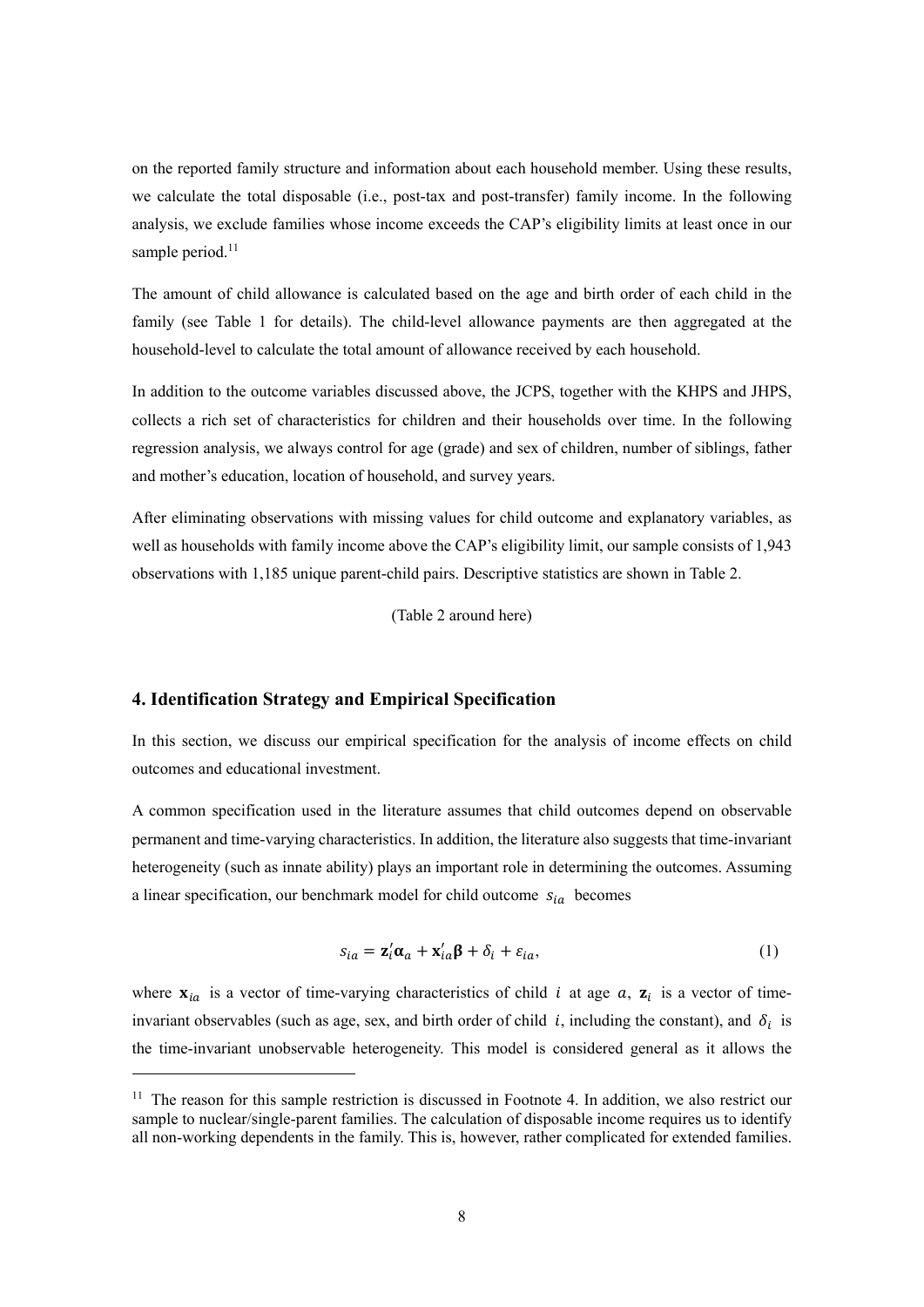marginal effects of  $\mathbf{z}_i$  to be different depending on the child's age.<sup>12</sup>

To eliminate the unobserved heterogeneity  $\delta_i$  from Equation (1), one can take the first differences of Equation (1):

$$
\Delta s_{ia} = \mathbf{z}'_i \boldsymbol{\alpha} + \Delta \mathbf{x}'_{ia} \boldsymbol{\beta} + \Delta \varepsilon_{ia},
$$
\n(2)

where, following Dahl and Lochner (2012),  $\alpha \equiv \alpha_a - \alpha_{a-1}$  is assumed to be constant across children's age.

Our primary interest is in identifying the causal impact of contemporaneous income (which is part of  $\mathbf{x}_{i,q}$ ). A major challenge in identifying the income effect based on Equation (2) is that, as discussed earlier, changes in income levels can be endogenous even after taking first differences. To cope with this issue, we exploit the exogenous income variation due to changes in child allowance payments.

As discussed in Section 2, child allowance payments are exogenously determined by the age and birth order of each child in the household.<sup>13</sup> Let  $c_t(\mathbf{F}_{ia})$  give the actual amount of child allowance received by the family under the payment schedule in year t as a function of family structure  $F_{ia}$ , which contains the age and birth order of all children in the household. Note that as the payment schedule has been changed during our sample period, the function can depend on the year in which benefits were calculated.

In the following analysis, we exploit exogenous variation in allowance payments due to policy changes and use it as an instrumental variable (IV) for family income. A natural candidate for the instrument is changes in the actual child allowance payments,  $\Delta c_t \equiv c_t(\mathbf{F}_{ia}) - c_{t-1}(\mathbf{F}_{i,a-1})$ , which exploit any variation in the allowance payments due to policy changes as well as discontinuity in the prespecified payment schedule. For example, if the number of children remains the same and all existing children fall into the same age brackets of payment schedule as in the previous period, then  $\Delta c_t$  would be zero if there are no policy changes. Even in this case, changes in the payment schedule can yield fluctuations in  $\Delta c_t$ , which captures payment variation due to policy changes. On the other hand, since the payments are discontinuously changed at the certain age threshold (e.g., payment for the first child

<u>.</u>

<sup>&</sup>lt;sup>12</sup> A more general model might assume that time-varying characteristics have a long-lasting influence on child outcomes. Introducing past values of time-varying characteristics on the right-hand side of Equation (1) can accommodate the long-lasting influence of past time-varying characteristics. However, it is often difficult to estimate such a general model, particularly with a short panel. As a result, a common specification in the literature focuses only on the contemporaneous effects of  $\mathbf{x}_{ia}$ and ignores any long-run effects.

<sup>&</sup>lt;sup>13</sup> Except for the period between 2010 and 2011, the payments also depend on the main earner's pretax income since the CAP has an eligibility requirement based on income. However, as we omit observations with income above the eligibility limit, we ignore this feature here.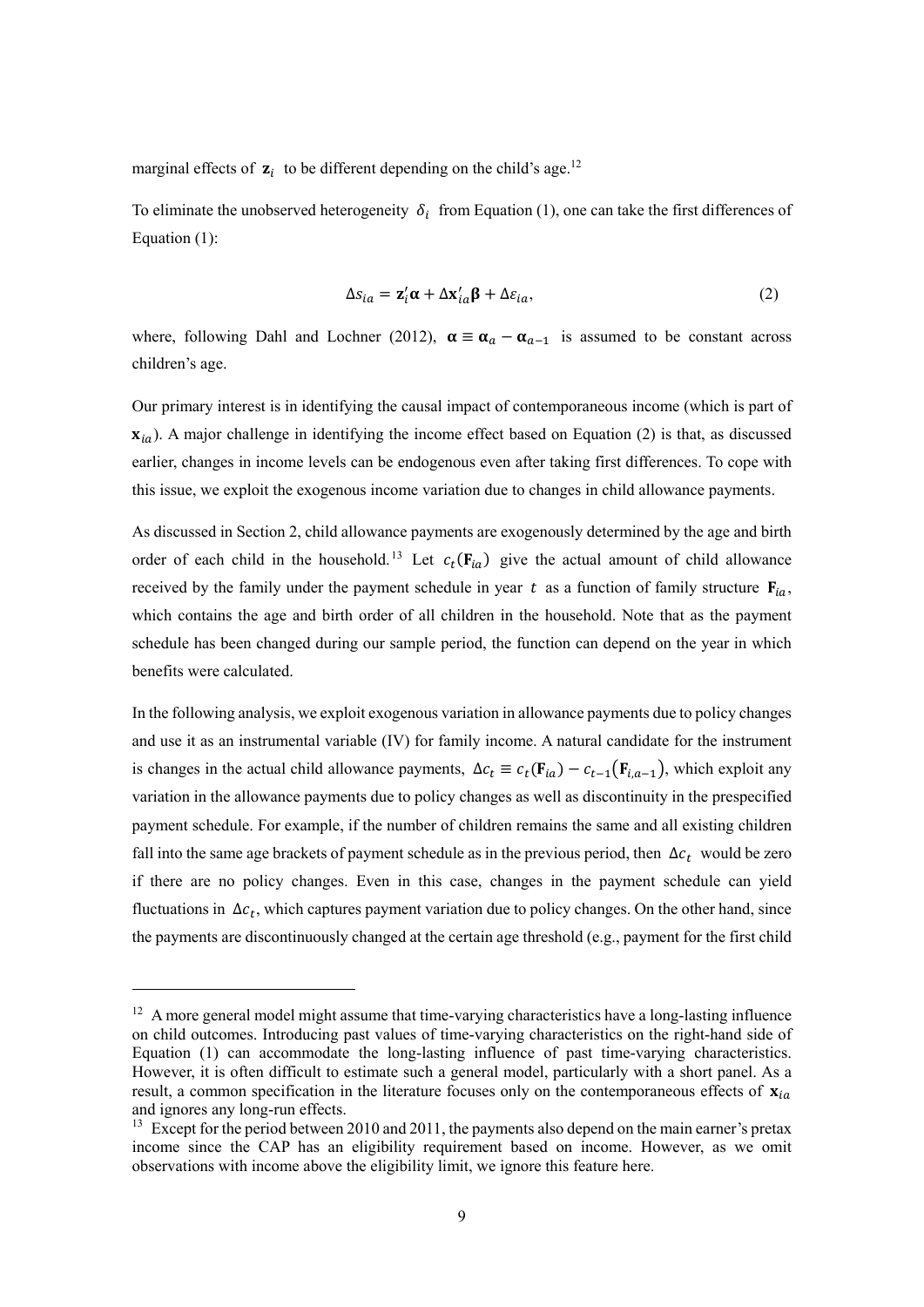is reduced at the age of three),  $\Delta c_t$  can be non-zero even when the household faces the same payment schedule across adjacent periods.

To be more precise, changes in the actual child allowance payments can be rewritten as

$$
\Delta c_t \equiv [c_t(\mathbf{F}_{ia}) - c_{t-1}(\mathbf{F}_{ia})] + [c_{t-1}(\mathbf{F}_{ia}) - c_{t-1}(\mathbf{F}_{i,a-1})], \tag{3}
$$

where the first bracket represents the payment variation due to policy change, and the latter represents variation due to changes in family structure (under the payment schedule in the previous period).

However, one might think that payment variation due to family structure can be correlated with shortterm income changes. For example, mothers tend to start work again as their child gets older, which implies the correlation between changes in income and age of children in the household, and thus changes in child allowance payments. If this is the case, we should only exploit variation in allowance payments due to policy changes in payment schedules over time and not due to changes in family structure.

To address this issue, we use payment variation due only to policy change as our IV, which is the first bracketed term on the right-hand side of Equation (3). This represents the difference between the actual and counterfactual payments of child allowance. The counterfactual payments are calculated based on the payment schedule in the previous year given the family structure in year  $t$ .

In the following analysis, we use the total allowance payments at the household level, that is, sum of individual payments for each child in the household. When we calculate the counterfactual payments at the household level, we do not include individual payments for a newborn child (i.e., child born between year  $t-1$  and t).

#### **5. Effects of Exogenous Change in Income on Child Outcomes**

As a preliminary step, we begin by presenting OLS and first-differenced (FD) estimates of the effects of family income on our cognitive outcomes and educational spending. Table 3 shows our empirical results. As for cognitive outcomes, we use the Japanese ability score, mathematics ability score, and combined score of the two subjects. Panel A presents OLS estimates for Equation (1), ignoring the presence of child fixed effects  $(\delta_i)$ . Panel B presents the FD estimates of Equation (2). In Table 3, we regress child outcomes on total disposable income and standard controls including the child's age and sex, number of siblings, father and mother's educational background, survey year, and residential area, but we only present coefficient estimates for income.

(Table 3 around here)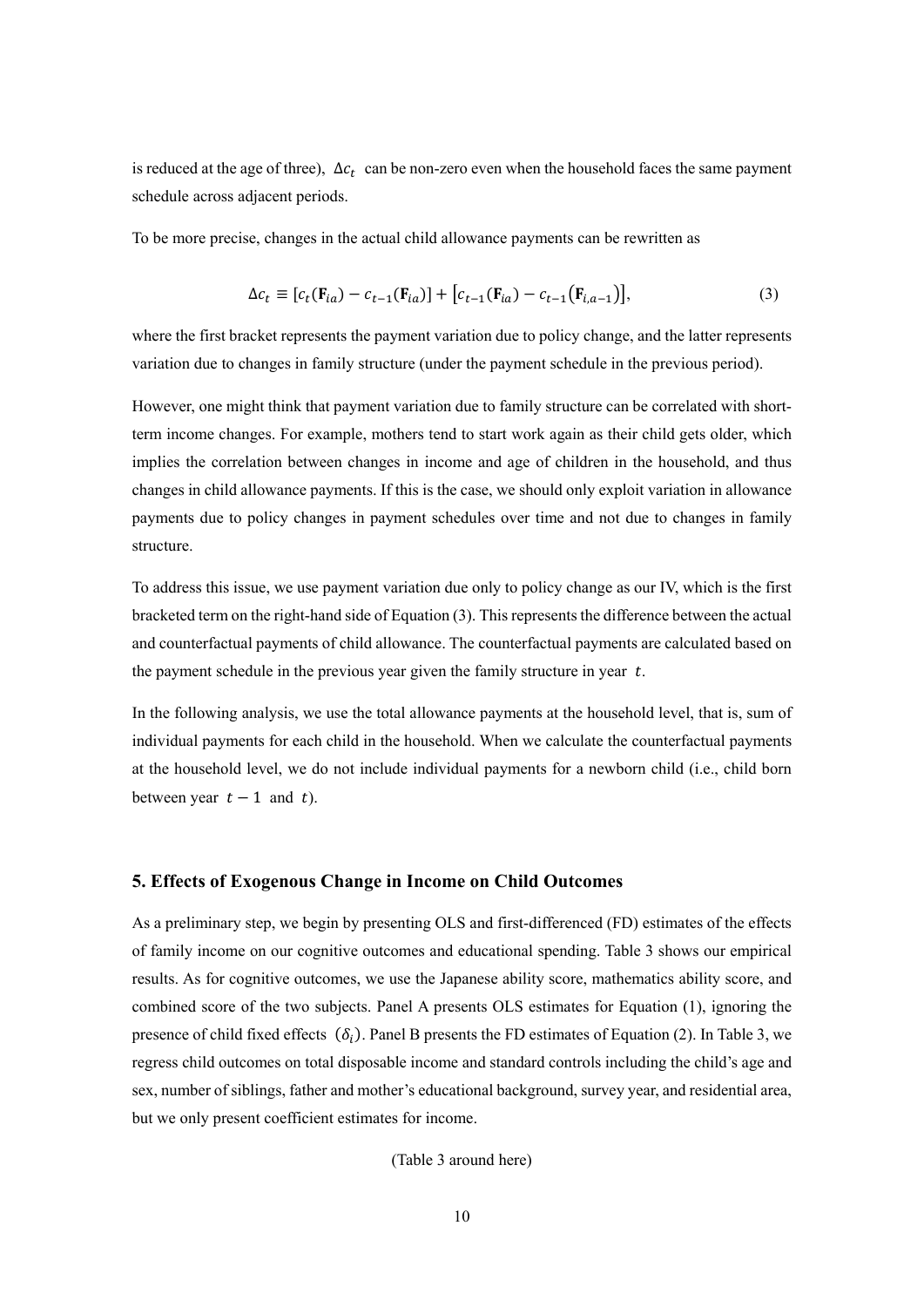Our OLS estimates show that contemporaneous income is significantly and positively correlated with all ability scores. These results are consistent with previous findings in the United States that there are strongly positive correlations between income and child cognitive outcomes. Putting these results in perspective, our OLS results indicate that an increase of 1 million JPY (approximately 9,000 USD) in family income raises the Japanese and mathematics scores by about 0.018 and 0.038 standard deviations, respectively. These results are similar in magnitude to the previous study by Dahl and Lochner (2012), which shows that a 1,000 USD increase in family income raises mathematics-reading test scores by 0.005 standard deviations. For educational spending, the coefficient estimate of family income is positive but not statistically significant at any conventional level.

Controlling for time-invariant heterogeneity, our FD estimates yield significantly positive income effects for mathematics and combined scores. However, the coefficients are somewhat smaller for FD models and are less precisely estimated in general. A potential reason for these results is that the measurement error is greater for income measured in differences than in levels, suggesting that FD estimates are likely to suffer more from attenuation bias.

OLS estimates can be biased due to correlation between unobserved heterogeneity and family income. For example, a child's innate (time-invariant) ability can be correlated with educational spending since parents might invest more in abler children. At the same time, income can also be higher for families with abler children since parents can also have higher ability. In this case, unobserved children and parents' abilities lead to upward-biased OLS coefficient estimates for educational investment. In fact, the FD model gives a substantially smaller (negative) coefficient estimate of family income on educational spending, which is again not statistically significant.

An important limitation of the FD models is that they remain biased if there are time-varying unobservable characteristics correlated with child outcomes and family income. To deal with this issue, we further estimate FD-IV regressions. Our IV exploits exogenous variations in CAP payments due to policy changes. As discussed earlier, our identification comes from expansion in the CAP's eligible age limits and changes in monthly payments for a child in a given birth cohort.

Table 4 presents our FD-IV estimates of Equation  $(2)$ .<sup>14</sup> Our FD-IV estimates in columns 1-3 show that family income is not significantly associated with any ability scores, indicating that positive coefficient estimates from OLS and FD models should not be interpreted as causal effects. The table also reports coefficient estimates of our IV in the first-stage regressions together with first-stage F statistics. In all cases, coefficient estimates of the changes in CAP on family income are positive and highly significant, supporting the relevance of our IV in terms of its predictive power in the first-stage

<u>.</u>

 $14$  We also estimated models using a simple time difference of allowance payments as an IV. The results are, in most cases, similar to those presented in Table 4.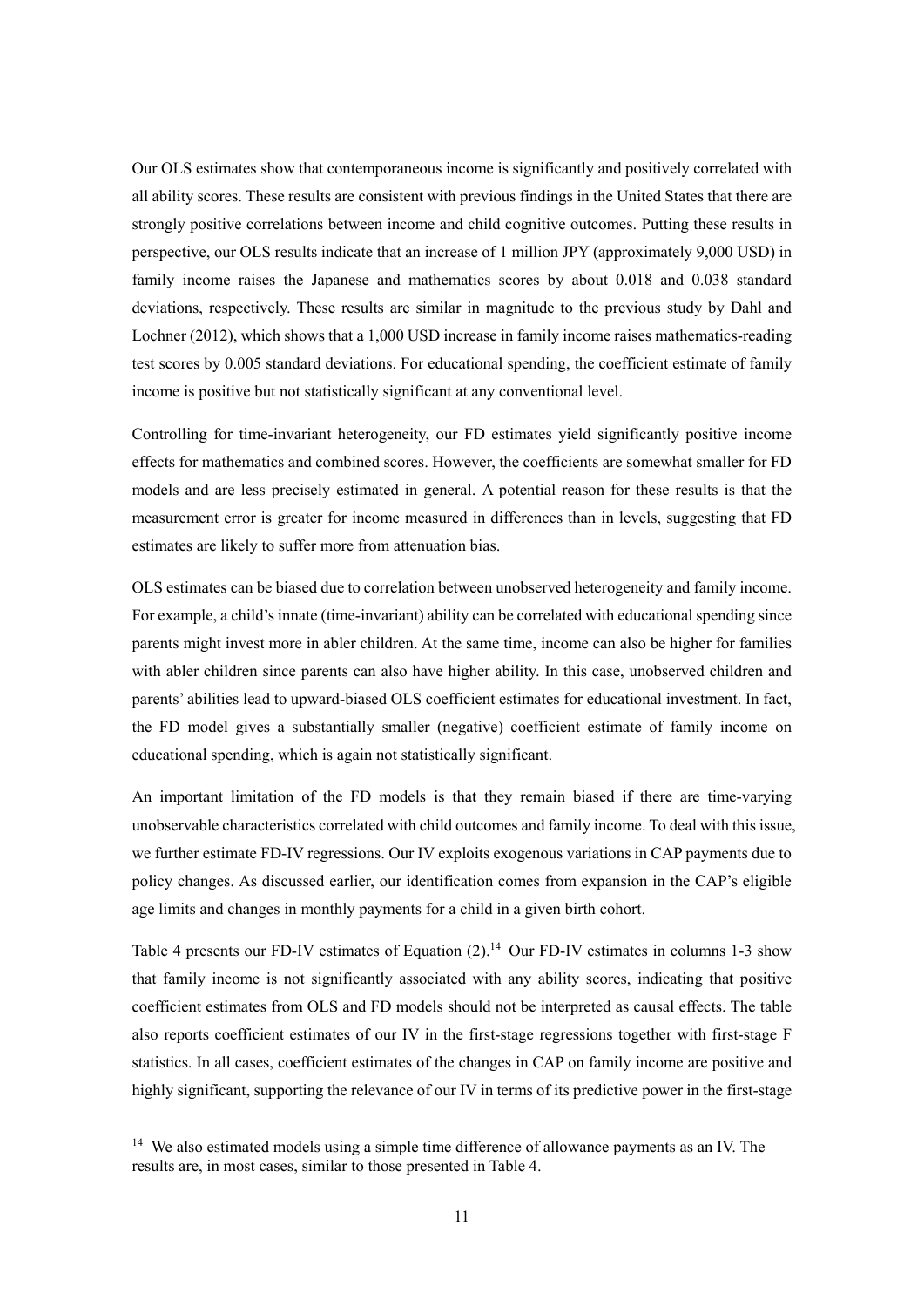regressions.

#### (Table 4 around here)

On the other hand, the coefficient estimate of family income on educational spending appears to be positive and statistically significant. The results in column 4 imply that an increase of 1 million JPY in family income leads to additional spending on a child's education of about 11,222 JPY per month. This can be translated into fairly large income elasticity of educational spending. The implied elasticity evaluated at the sample means is about 2.6.

A cautionary note regarding the above results is that, due to the short time frame of our longitudinal data, our empirical analysis looks only at the causal effects of contemporaneous income on academic achievements of children. Therefore, the interpretation of our empirical results should be that changes in family income do not influence children's academic achievement in the short run, but they cannot preclude the possibility that family income will improve achievement in the longer run. In fact, the positive impact of contemporaneous income on educational spending suggests that increases in family income might improve long-term academic achievement via the investment channel.

#### **6. Heterogeneous Effect**

-

To further examine the relationship between family income and child outcomes, in this section, we investigate whether income effects are heterogeneous. There may be a heterogeneous effect of family income on a child's outcomes and educational spending depending on the child's characteristics or family background. For example, parents with stronger preference for education could spend more time and money for their children if their household budget constraints are affected by changes in the CAP. 15 Another possibility is that economically disadvantaged families might respond more to changes in family income as they face financial/borrowing constraints.

To examine the heterogeneous effect, we estimate our IV regressions of Equation (2) for various population subgroups. Table 5 displays our regression results. The first two rows of Table 5 examine whether income effects are heterogeneous depending on parents' educational status. Specifically, we divide the sample into households with at least one parent having a four-year college degree or above, and those with both parents having a junior college degree or lower. As a result, we could not find any statistically significant coefficient estimates of family income on child achievement for both groups.

<sup>&</sup>lt;sup>15</sup> Kawaguchi (2016) found the different impacts of school-day reduction on time use and scholastic achievements between parents with higher and lower educational attainment. Kubota (2016) showed that revisions of curriculum guidelines in compulsory education influence the educational expenditure of high-income families but not that of low-income families.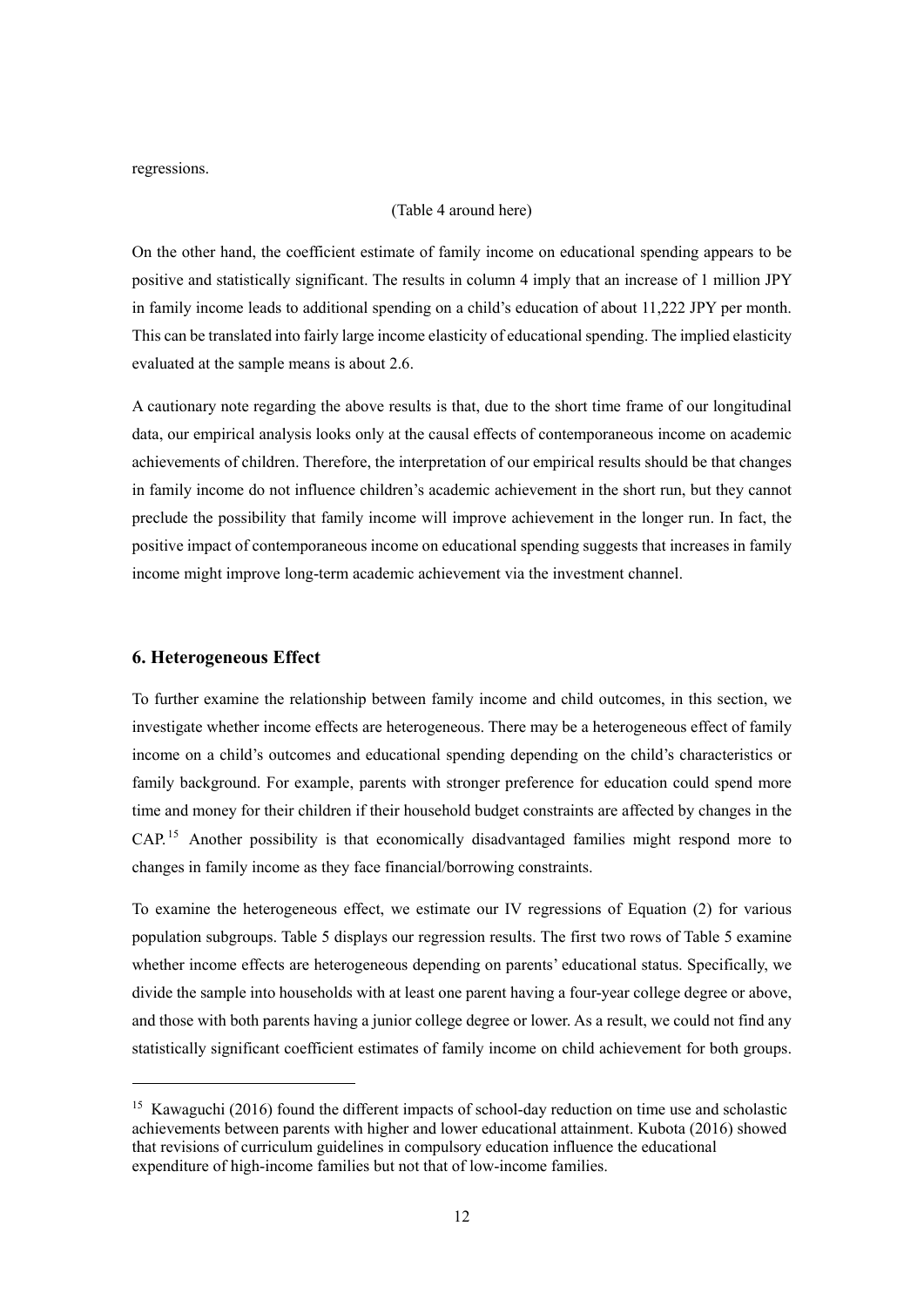For educational expenditure, the coefficient estimate of family income is slightly larger for families with less-educated parents and is marginally significant ( $p = 0.102$ ).

#### (Table 5 around here)

We estimate separate regressions for families above and below the median income in our sample. Again, we could not find any causal impact of family income on children's academic achievements. For educational expenditure, the coefficient estimate for high-income families is almost twice as large as that for low-income families. These results suggest that economically disadvantaged families do not alter their spending behavior in response to income changes. An implication of these results is that increases in family income via CAP expansion might widen the gap between the educational expenditures of high- and low-income families.

Several recent studies suggested that early interventions targeted toward young children are more effective than those targeted toward older children (Cunha et al., 2006). We estimate separate models for children aged 10 or younger versus those aged 11 or older. We could not find any evidence supporting that income at early ages has larger impacts on children's academic achievements than income received at later ages. On the other hand, the income effect on educational spending is substantially larger for older children than for younger ones. The coefficient estimate for older children is almost 2.5 times larger than that for younger children and is marginally significant ( $p = 0.109$ ).

Finally, we compare the results for boys and girls. The income effects on academic achievements are positive for boys and negative for girls, but in all cases, estimated coefficients are not statistically significant. In comparison, there is substantial difference in the effects of family income on educational spending between boys and girls. The coefficient estimate for girls is almost four times as large as that for boys, and it is statistically significant at the 10% level. In our sample, on average, parents invest slightly less in girls than in boys. Therefore, our results suggest that an increase in family income due to CAP expansion can reduce the investment gap between boys and girls.

#### **7. Conclusion**

We use the largely exogenous, discontinuous changes in the CAP in Japan to estimate the causal effects of households' income on child outcomes and educational spending. Our OLS results show that family income is positively correlated with children's cognitive outcomes as well as family's educational investment. FD estimates controlling for time-invariant heterogeneity yield significantly positive income effects for mathematics and combined scores.

Considering the potential endogeneity of family income, we use exogenous changes in child allowance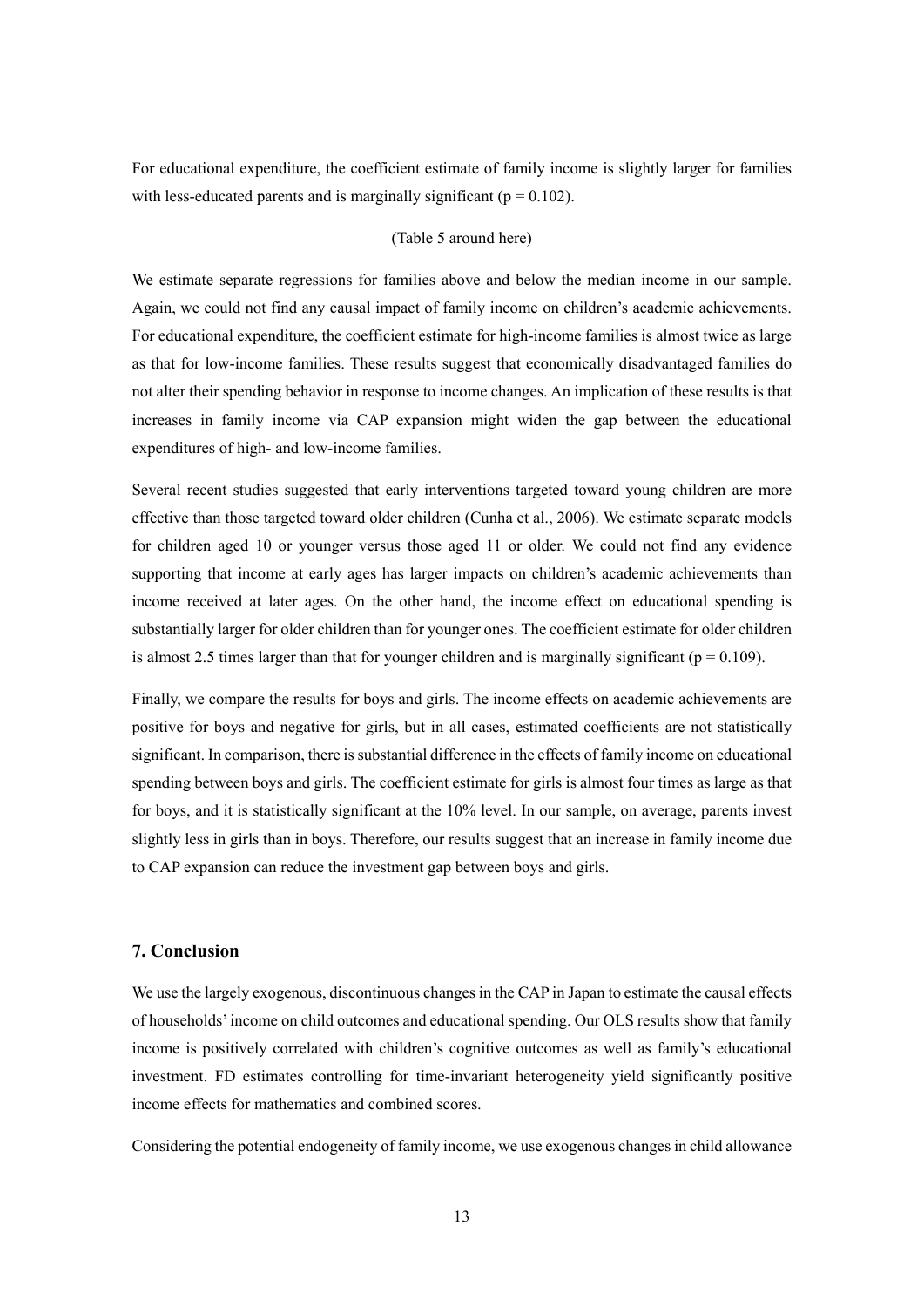payments as an instrument. Our FD-IV results show that, in most cases, family income tends to have statistically insignificant impacts on a child's cognitive outcomes. For the household's educational spending, on the other hand, we find some evidence of a positive income effect. To examine the heterogeneous effect, we estimate FD-IV regressions for various population subgroups: those divided by parental education, income levels, children's age, and gender. We find that family income does not have causal impacts on children's cognitive outcomes across subgroups. For households' educational spending, we find that an exogenous increase in family income raises educational spending for highincome families and for girls.

Our empirical findings suggest that contemporaneous income does not have any causal impact on a child's cognitive outcomes in the short term. However, given that contemporaneous income tends to increase educational spending even after controlling for the endogeneity of family income, family income could influence child outcomes in the longer term.

Addressing the long-term influence of household income on child cognitive and non-cognitive outcomes, if any, is difficult using our current data set and the degree of policy variations in the past 10 years in Japan. The Japanese government under the Abe Administration is discussing a sizable and permanent increase in the subsidy to preschool and higher education. If such policies are implemented, there will be a chance to identify the effects of permanent changes in education costs and short-term changes in the CAP on child outcomes in Japan separately.

#### **References**

- [1] Akabayashi, H., R. Nakamura, M. Naoi and C. Shikishima (2016) "Toward an International Comparison of Economic and Educational Mobility: Recent Findings from the Japan Child Panel Survey," *Educational Studies in Japan*, 10, 49–66.
- [2] Akabayashi, H., M. Naoi and C. Shikishima (2016) *An Economic Analysis of Academic Ability, Non-Cognitive Ability, and Family Background: Primary Findings from a Panel Survey of Japanese School-Age Children*, Tokyo, Japan: Yuhikaku (in Japanese).
- [3] Akee, R. K. Q., W. E. Copeland, G. Keeler, A. Angold and E. J. Costello (2010) "Parents' Incomes and Children's Outcomes: A Quasi-Experiment Using Transfer Payments from Casino Profits," *American Economic Journal: Applied Economics*, 2(1), 86–115.
- [4] Becker, G. S. (1962) "Investment in Human Capital: A Theoretical Analysis," *Journal of Political Economy*, 70(5), 9–49.
- [5] Becker, G. S. (1967) Human Capital and the Personal Distribution of Income: An Analytical Approach," in G.S. Becker (ed.). *Human capital* (2nd ed.), Chicago, IL: University of Chicago Press.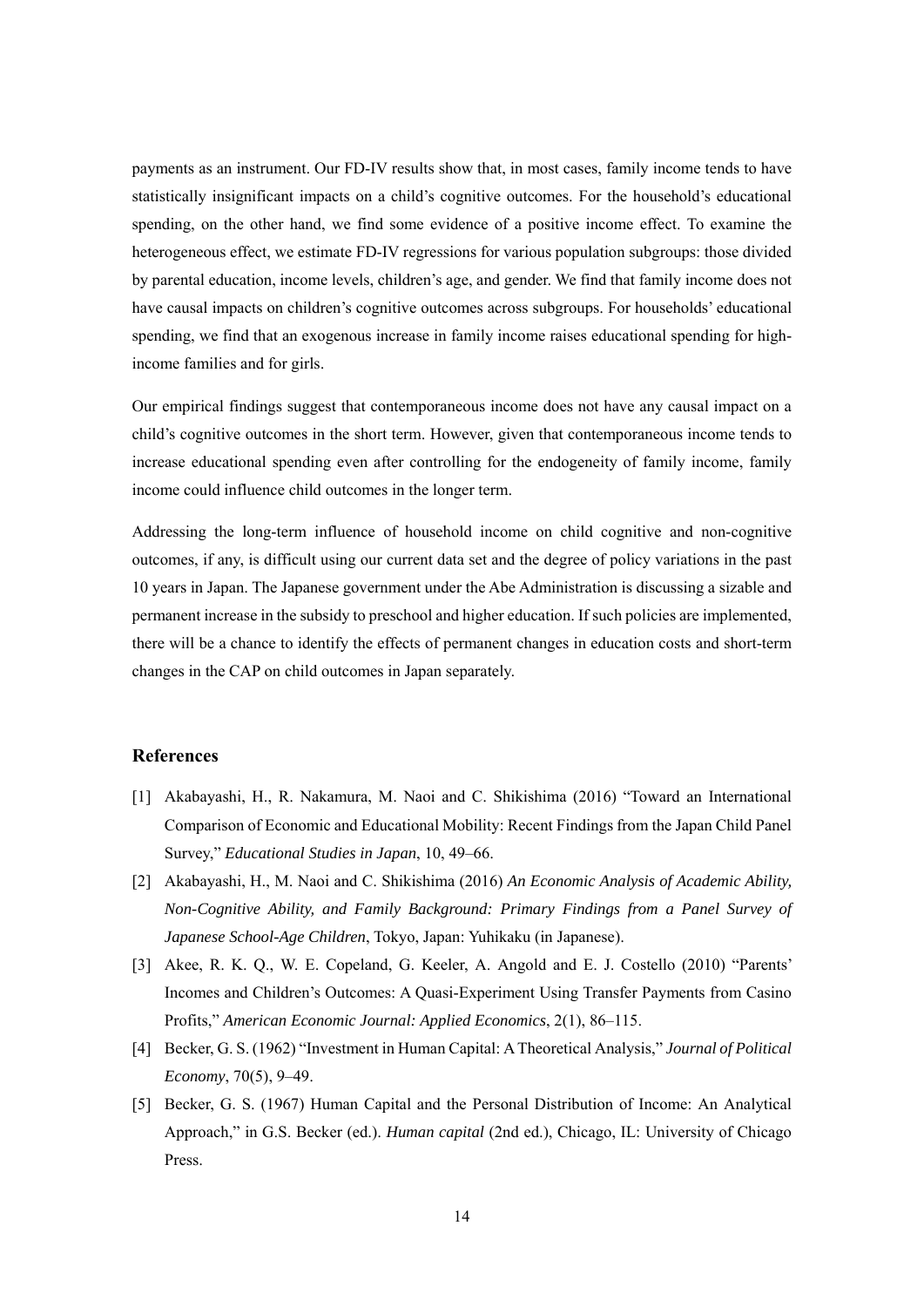- [6] Belley, P. and L. Lochner (2007) "The Changing Role of Family Income and Ability in Determining Educational Achievement," *Journal of Human Capital*, 1(1), 37–89.
- [7] Blau, D. M. (1999) "The Effect of Income on Child Development," *Review of Economics and Statistics*, 81(2), 261–276.
- [8] Cameron, S. V. and C. Taber (2004), "Estimation of Educational Borrowing Constraints Using Returns to Schooling," *Journal of Political Economy*, 112(1), 132–182.
- [9] Carneiro, P. and J. J. Heckman (2002) "The Evidence on Credit Constraints in Post-Secondary Schooling," *Economic Journal*, 112, 705–734.
- [10] Coleman, J. S., E. Q. Campbell, C. J. Hobson, J. McPartland, A. M. Mood, F. D. Weinfeld, and R. L. York (1966) *Equality of Educational Opportunity*, Washington, DC: Government Printing Office.
- [11] Cunha, F., J. J. Heckman, L. Lochner and D. V. Masterov (2006) "Interpreting the Evidence on Life Cycle Skill Formation," in E. A. Hanushek and F. Welch (eds.), *Handbook of the Economics of Education*, Volume 1, Chapter 12, pp. 697–812, Amsterdam: North Holland.
- [12] Dahl, G. B. and L. Lochner (2012) "The Impact of Family Income on Child Achievement: Evidence from the Earned Income Tax Credit," *American Economic Review*, 102(5), 1927–1956.
- [13] Doi, T (2010) "The Effect of the Introduction of Child Benefit on Households: Micro-simulation using JHPS," *Keizai-Kenkyu*, 61(2), 137–153 (in Japanese).
- [14] Duncan, G. J. and J. Brooks-Gunn (1997) *Consequences of Growing Up Poor*, New York: Russell Sage Foundation.
- [15] Duncan, G. J., W. J. Yeung, J. Brooks-Gunn and J. R. Smith (1998) "How Much Does Childhood Poverty Affect the Life Chances of Children?" *American Sociological Review*, 63(3), 406–423.
- [16] Hambleton, R. K. and H. Swaminathan (1985) *Item Response Theory: Principles and Applications*, Boston, MA: Kluwer Academic.
- [17] Kawaguchi, D. (2016) "Fewer Days, More Inequality," *Journal of the Japanese and International Economies*, 39, 35–52.
- [18] Keane, M. P. (2002) "Financial Aid, Borrowing Constraints, and College Attendance: Evidence from Structural Estimates," *American Economic Review*, 92(2), 293–297.
- [19] Kobayashi, Y. (2011) "The Effects of Child Benefit Payments on Household," *Quarterly of Social Security Research*, 47(1), 67–80 (in Japanese).
- [20] Kubota, K. (2016) "Effects of Japanese Compulsory Educational Reforms on Household Educational Expenditure," *Journal of the Japanese and International Economies*, 42, 47–60.
- [21] Lord, F. M. (1980) *Applications of Item Response Theory to Practical Testing Problems*, Hillsdale, NJ: Edbaum.
- [22] Løken, K. V. (2010) "Family Income and Children's Education: Using the Norwegian Oil Boom as a Natural Experiment," *Labour Economics*, 17(1), 118–129.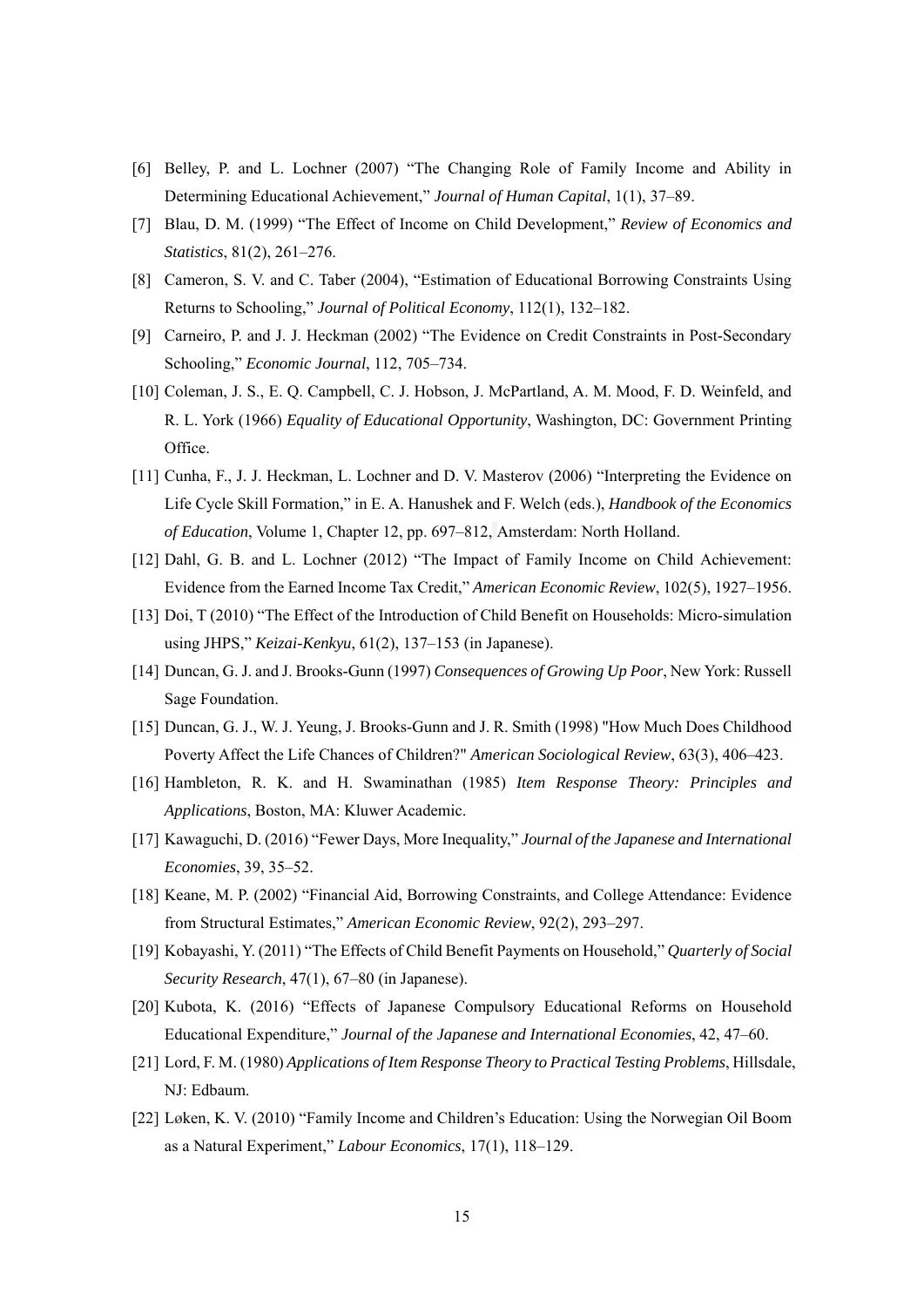- [23] Mayer, S. E. (1997) *What Money Can't Buy: Family Income and Children's Life Chances*, Cambridge, MA: Harvard University Press.
- [24] Shikishima, C. (2013) "Overview of the Japan Child Panel Survey 2012," Keio University Panel Data Research Center, SDP2012-002 (http://www.pdrc.keio.ac.jp/en/SDP2012-002.pdf).
- [25] Shikishima, C., M. Naoi., J. Yamashita and H. Akabayashi (2013) "Japan Child Panel Survey: Reliability and Validity of the Academic Ability Test," Keio University Panel Data Research Center, SDP2012-006 (http://www.pdrc.keio.ac.jp/en/SDP2012-006.pdf).
- [26] Stephens, M., Jr., and T. Unayama (2015) "Child Benefit Payments and Household Wealth Accumulation," *Japanese Economic Review*, 66(4), 447–465.
- [27] Takaku, R. (2015) "The Effects of Child Benefits on the Parent's Psychological Well-Being: Evidence from Low- and Middle-Income Families," *Quarterly of Social Security Research*, 50(4), 433–445 (in Japanese).
- [28] Unayama, T. (2011) "The Effects of Child Benefits on Household Consumption," RIETI Discussion Paper, 11-J-021 (in Japanese) (http://www.rieti.go.jp/jp/publications/dp/11j021.pdf)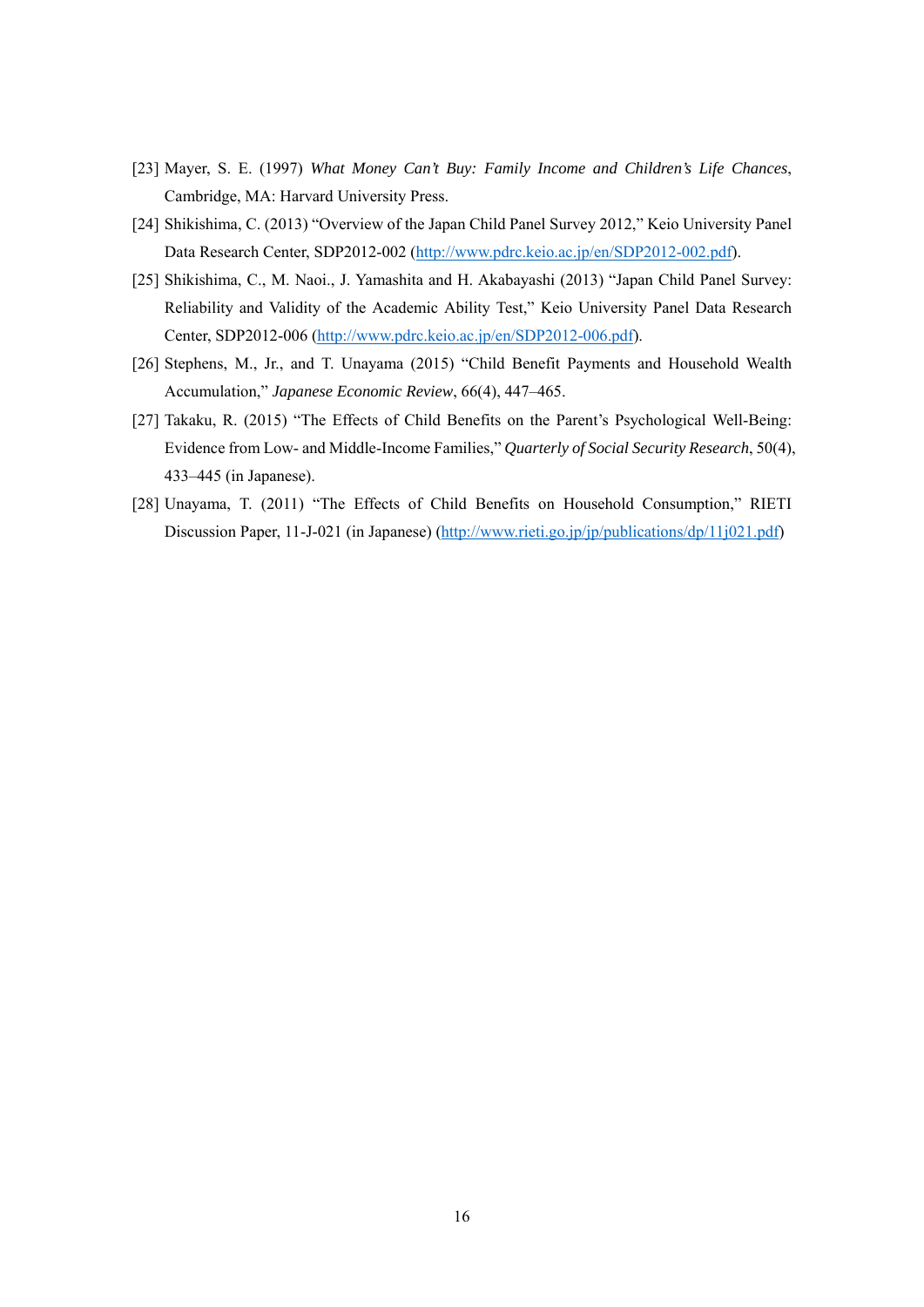| Year <sup>*</sup> | Age limit | Age brackets          |              | Monthly benefit by birth order | Earnings tests          |  |
|-------------------|-----------|-----------------------|--------------|--------------------------------|-------------------------|--|
|                   |           |                       | First/second | Third+                         | (Upper lim., 0000s JPY) |  |
| 1992              | 3         | All                   | 5,000        | 10,000                         | Yes $(670.0)$           |  |
| 2000              | 6         | All                   | 5,000        | 10,000                         | Yes $(780.0)$           |  |
| 2004              | 9         | All                   | 5,000        | 10,000                         | Yes $(780.0)$           |  |
| 2006              | 12        | All                   | 5,000        | 10,000                         | Yes $(860.0)$           |  |
| 2007              | 12        | Age < 3               | 10,000       |                                | Yes $(860.0)$           |  |
|                   |           | $3 \leq Age \leq 12$  | 5,000        | 10,000                         |                         |  |
| 2010              | 15        | All                   |              | 13,000                         | No                      |  |
| $2011^{\dagger}$  | 15        | Age < 3               |              | 15,000                         | No                      |  |
|                   |           | $3 \leq Age \leq 12$  | 10,000       | 15,000                         |                         |  |
|                   |           | $13 \leq Age \leq 15$ |              | 10,000                         |                         |  |
| 2012              | 15        | Age < 3               | 15,000       |                                | Yes $(960.0)$           |  |
|                   |           | $3 \leq Age \leq 12$  | 10,000       | 15,000                         |                         |  |
|                   |           | $13 \leq Age \leq 15$ |              | 10,000                         |                         |  |

Table 1: Description of the Child Allowance Policy in Japan

Notes: \*Unless otherwise noted, the law was enforced from April of the year the policy changed. <sup>†</sup>The law was enforced from October 2011. Figures of the earning limit are applied to salaried worker households.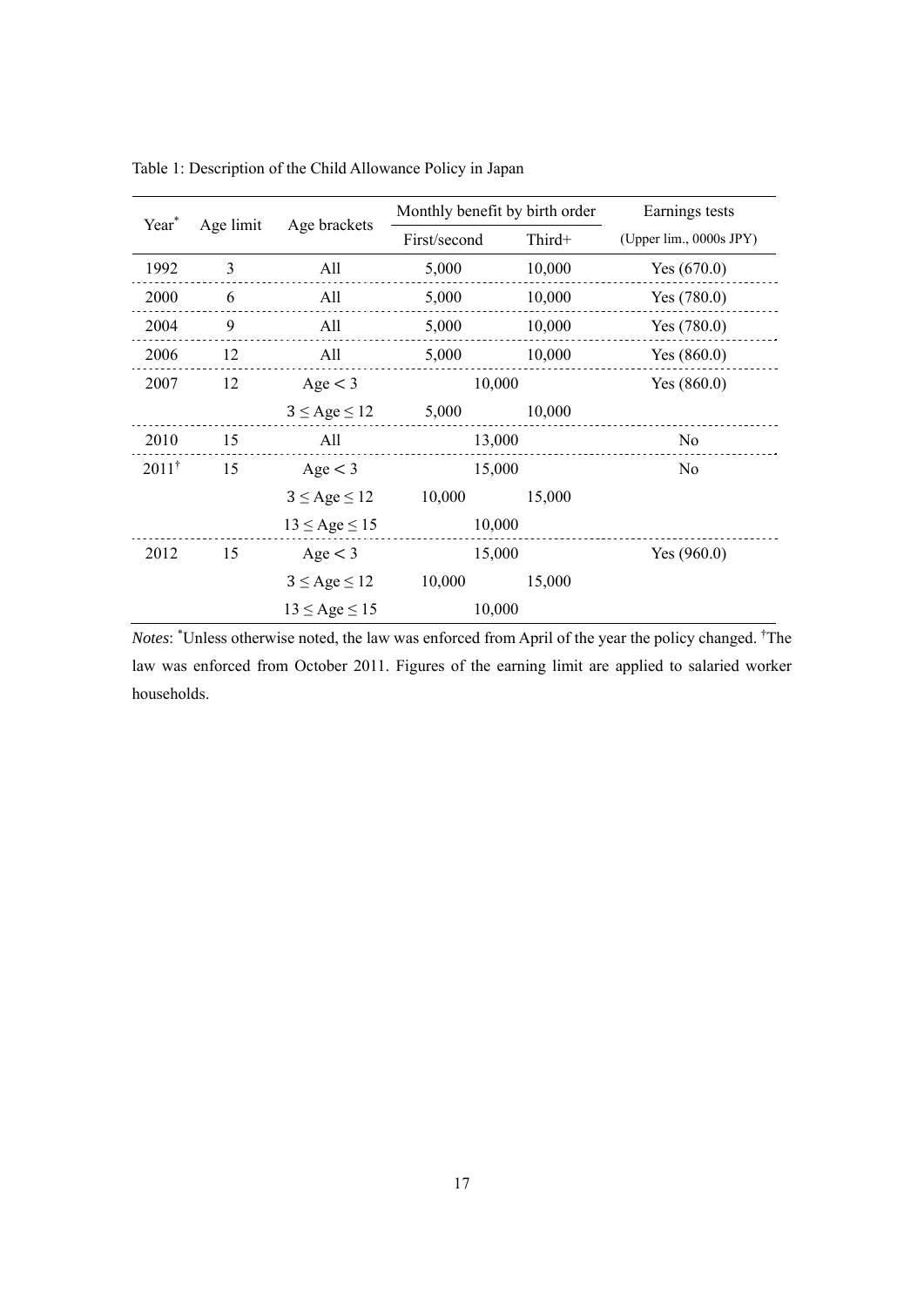## Table 2: Descriptive statistics

|                                                    | Mean     | Standard<br>deviation | Min      | Max    | N     |
|----------------------------------------------------|----------|-----------------------|----------|--------|-------|
| Dependent variables                                |          |                       |          |        |       |
| Japanese ability score                             | $-0.092$ | 1.033                 | $-3.708$ | 2.480  | 2,340 |
| Mathematics ability score                          | $-0.054$ | 1.227                 | $-4.926$ | 2.785  | 2,340 |
| Combined ability score                             | $-0.073$ | 1.044                 | $-4.232$ | 2.633  | 2,340 |
| Monthly educational spending (in ten thousand JPY) | 2.742    | 2.705                 | 0.125    | 34.947 | 1,937 |
| Independent variables                              |          |                       |          |        |       |
| Family income (in million JPY)                     | 6.480    | 2.728                 | 0.060    | 22.396 | 2,340 |
| Girl                                               | 0.490    | 0.500                 | 0.000    | 1.000  | 2,340 |
| Number of sibilings                                | 2.210    | 0.773                 | 1.000    | 6.000  | 2,340 |
| Father's educational background                    |          |                       |          |        |       |
| Junior high school                                 | 0.022    | 0.146                 | 0.000    | 1.000  | 2,107 |
| High school                                        | 0.428    | 0.495                 | 0.000    | 1.000  | 2,107 |
| Junior college                                     | 0.122    | 0.327                 | 0.000    | 1.000  | 2,107 |
| Four-year college or post-graduate degree          | 0.429    | 0.495                 | 0.000    | 1.000  | 2,107 |
| Mother's educational background                    |          |                       |          |        |       |
| Junior high school                                 | 0.006    | 0.076                 | 0.000    | 1.000  | 2,094 |
| High school                                        | 0.453    | 0.498                 | 0.000    | 1.000  | 2,094 |
| Junior college                                     | 0.373    | 0.484                 | 0.000    | 1.000  | 2,094 |
| Four-year college or post-graduate degree          | 0.169    | 0.374                 | 0.000    | 1.000  | 2,094 |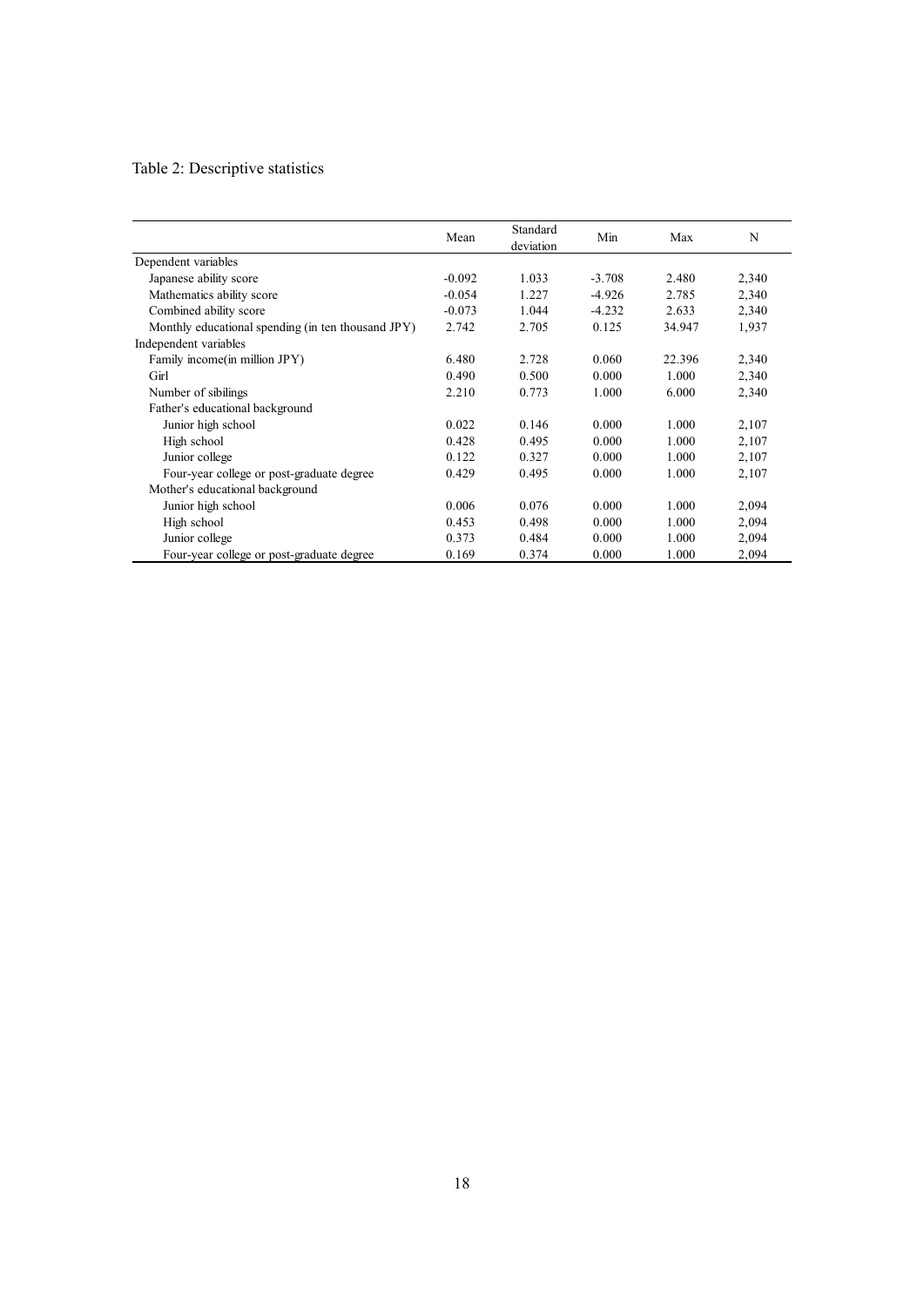## Table 3: OLS and FD estimates of the effects of family income on ability scores and educational spending

#### Panel A: OLS

|                                | Japanese ability score | Mathematics ability<br>score | Combined ability score | Monthly educational<br>spending |
|--------------------------------|------------------------|------------------------------|------------------------|---------------------------------|
| Family income (in million JPY) | $0.0177***$            | $0.0379***$                  | $0.0278***$            | 0.0073                          |
|                                | (0.0066)               | (0.0070)                     | (0.0059)               | (0.0334)                        |
| N                              | 1,943                  | 1,943                        | 1,943                  | 1,625                           |
|                                |                        |                              |                        |                                 |
| Panel B: FD                    |                        |                              |                        |                                 |
| $\Delta$ Family income         | 0.0064                 | $0.0339**$                   | $0.0201*$              | $-0.1281$                       |
|                                | (0.0133)               | (0.0147)                     | (0.0104)               | (0.0970)                        |
| N                              | 756                    | 756                          | 756                    | 558                             |

*Notes*: \*\*\*, \*\*, and \* indicate that the estimated coefficients are statistically significant at the 1%, 5%, and 10% levels, respectively. Robust standard errors are in parentheses. We also control for a child's age and sex, number of siblings, father and mother's educational background, survey years, and location of residence.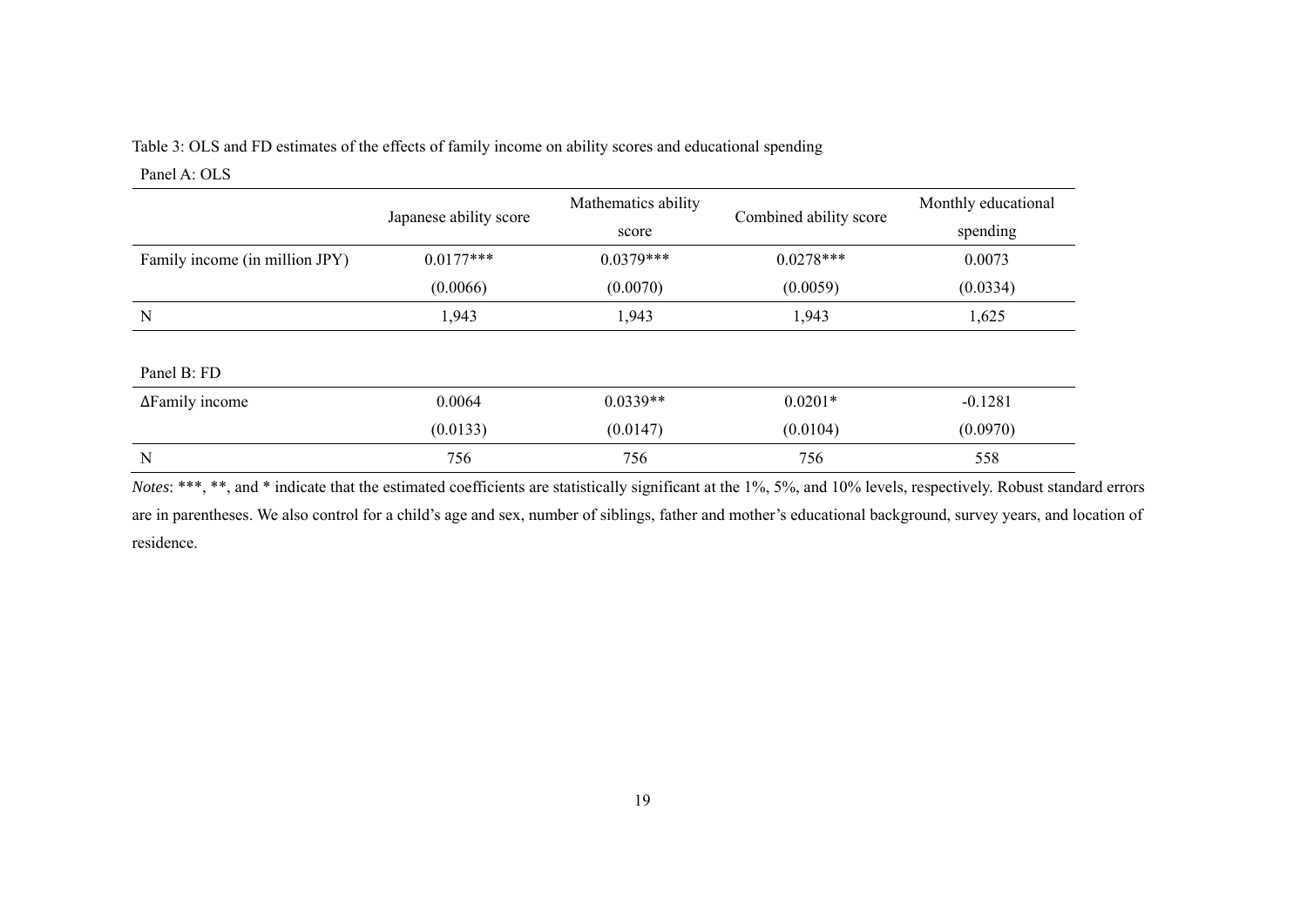|                             | <b>FDIV</b>               |                                     |                           |                                    |  |
|-----------------------------|---------------------------|-------------------------------------|---------------------------|------------------------------------|--|
|                             | Japanese<br>ability score | <b>Mathematics</b><br>ability score | Combined<br>ability score | Monthly<br>educational<br>spending |  |
|                             | Ŧ                         | (2)                                 | (3)                       | (4)                                |  |
| Difference in family income | $-0.0304$                 | 0.0739                              | 0.0218                    | $1.1222**$                         |  |
|                             | (0.0870)                  | (0.0980)                            | (0.0652)                  | (0.5624)                           |  |
| First stage                 |                           |                                     |                           |                                    |  |
| Coefficient of              | 3.4009***                 | $3.4009***$                         | 3.4009***                 | $2.8043***$                        |  |
| instrumental variable       | (0.9178)                  | (0.9178)                            | (0.9178)                  | (1.0152)                           |  |
| F-value                     | 13.7323                   | 13.7323                             | 13.7323                   | 7.6302                             |  |
| N                           | 756                       | 756                                 | 756                       | 558                                |  |

Table 4: FD-IV estimates of the effects of family income on ability scores and educational spending

*Notes*: \*\*\*, \*\*, and \* indicate that the estimated coefficients are statistically significant at the 1%, 5%, and 10% levels, respectively. Robust standard errors are in parentheses. We also control for a child's age and sex, number of siblings, father and mother's educational background, survey years, and location of residence.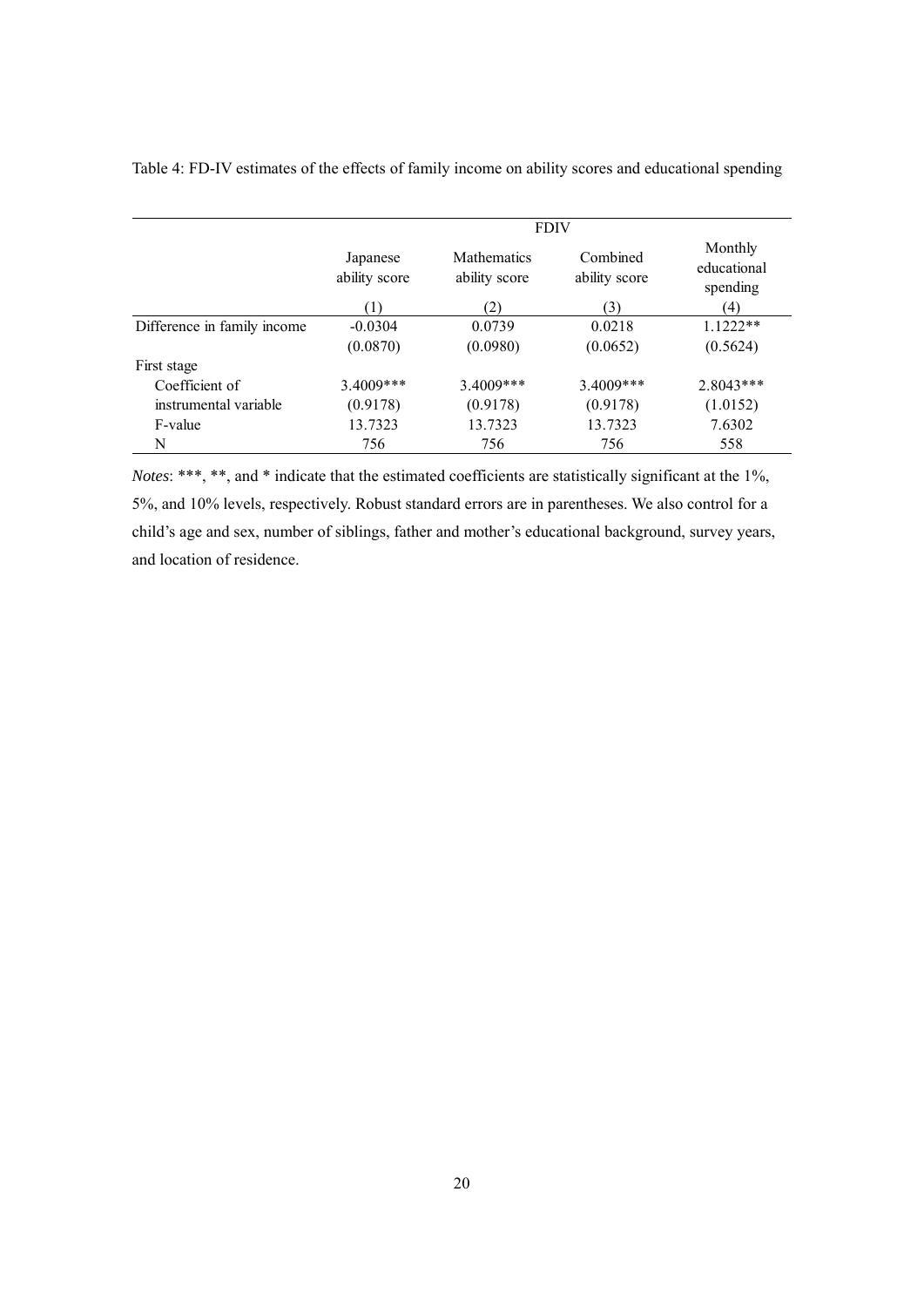|                              | Parents' education       | Family income | Age                 | Sex         |  |
|------------------------------|--------------------------|---------------|---------------------|-------------|--|
|                              | Either mother or father  |               |                     |             |  |
|                              | with university or above | Low income    | Grades 1-3          | <b>Boys</b> |  |
|                              | degree                   |               |                     |             |  |
| Japanese ability score       |                          |               |                     |             |  |
| Effect of ∆family income     | 0.0090                   | $-0.0580$     | $-0.0013$           | 0.0276      |  |
|                              | (0.1050)                 | (0.1898)      | (0.1235)            | (0.1186)    |  |
| First stage F-value          | 7.1400                   | 3.2489        | 6.7169              | 7.5661      |  |
| N                            | 364                      | 406           | 412                 | 376         |  |
| Mathematics ability score    |                          |               |                     |             |  |
| Effect of ∆family income     | 0.1092                   | 0.2238        | 0.0328              | 0.2124      |  |
|                              | (0.1159)                 | (0.2582)      | $-0.1213$           | (0.1477)    |  |
| First stage F-value          | 7.1400                   | 3.2489        | 6.7169              | 7.5661      |  |
| N                            | 364                      | 406           | 412                 | 376         |  |
| Combined ability score       |                          |               |                     |             |  |
| Effect of ∆family income     | 0.0591                   | 0.0829        | 0.0157              | 0.1200      |  |
|                              | (0.0817)                 | (0.1510)      | (0.0869)            | (0.1015)    |  |
| First stage F-value          | 7.1400                   | 3.2489        | 6.7169              | 7.5661      |  |
| N                            | 364                      | 406           | 412                 | 376         |  |
| Monthly educational spending |                          |               |                     |             |  |
| Effect of ∆family income     | 0.7573                   | 0.6300        | 0.6789              | 0.4554      |  |
|                              | (0.7125)                 | (0.7017)      | (0.5878)            | (0.5295)    |  |
| First stage F-value          | 3.8260                   | 4.4307        | 2.9356              | 3.4041      |  |
| N                            | 257                      | 302           | 306                 | 274         |  |
|                              |                          |               |                     |             |  |
|                              | Both parents with junior | High income   | Higher than grade 4 | Girls       |  |
| Japanese ability score       | college or lower degree  |               |                     |             |  |
|                              |                          |               |                     |             |  |
| Effect of ∆family income     | $-0.1198$                | $-0.0158$     | $-0.0989$           | $-0.0778$   |  |
|                              | (0.1325)                 | (0.0960)      | (0.1549)            | (0.1344)    |  |
| First stage F-value          | 7.5156                   | 9.5678        | 4.0127              | 5.6205      |  |
| N                            | 392                      | 350           | 344                 | 380         |  |
| Mathematics ability score    |                          |               |                     |             |  |
| Effect of ∆family income     | $-0.0528$                | $-0.0159$     | 0.1299              | $-0.1667$   |  |
|                              | (0.1551)                 | (0.1062)      | (0.1847)            | (0.1883)    |  |
| First stage F-value          | 7.5156                   | 9.5678        | 4.0127              | 5.6205      |  |
| N                            | 392                      | 350           | 344                 | 380         |  |
| Combined ability score       |                          |               |                     |             |  |
| Effect of ∆family income     | $-0.0863$                | $-0.0158$     | 0.0155              | $-0.1223$   |  |
|                              | (0.1067)                 | (0.0743)      | (0.1150)            | (0.1207)    |  |
| First stage F-value          | 7.5156                   | 9.5678        | 4.0127              | 5.6205      |  |
| N                            | 392                      | 350           | 344                 | 380         |  |
| Monthly educational spending |                          |               |                     |             |  |
| Effect of ∆family income     | 0.9253                   | 1.2035*       | 1.6901              | 1.8168*     |  |
|                              | (0.5663)                 | (0.6352)      | (1.0535)            | (1.0859)    |  |
| First stage F-value          | 5.6817                   | 6.0327        | 3.6844              | 3.8971      |  |
| N                            | 301                      | 256           | 252                 | 284         |  |

| Table 5: FD-IV estimates of the effects of family income for various subgroups |  |  |  |
|--------------------------------------------------------------------------------|--|--|--|
|                                                                                |  |  |  |

*Notes*: \*\*\*, \*\*, and \* indicate that the estimated coefficients are significant at the 1%, 5%, and 10% levels, respectively. Robust standard errors are in parentheses. We also control for a child's age and sex, number of siblings, father and mother's educational background, survey year, and location of residence.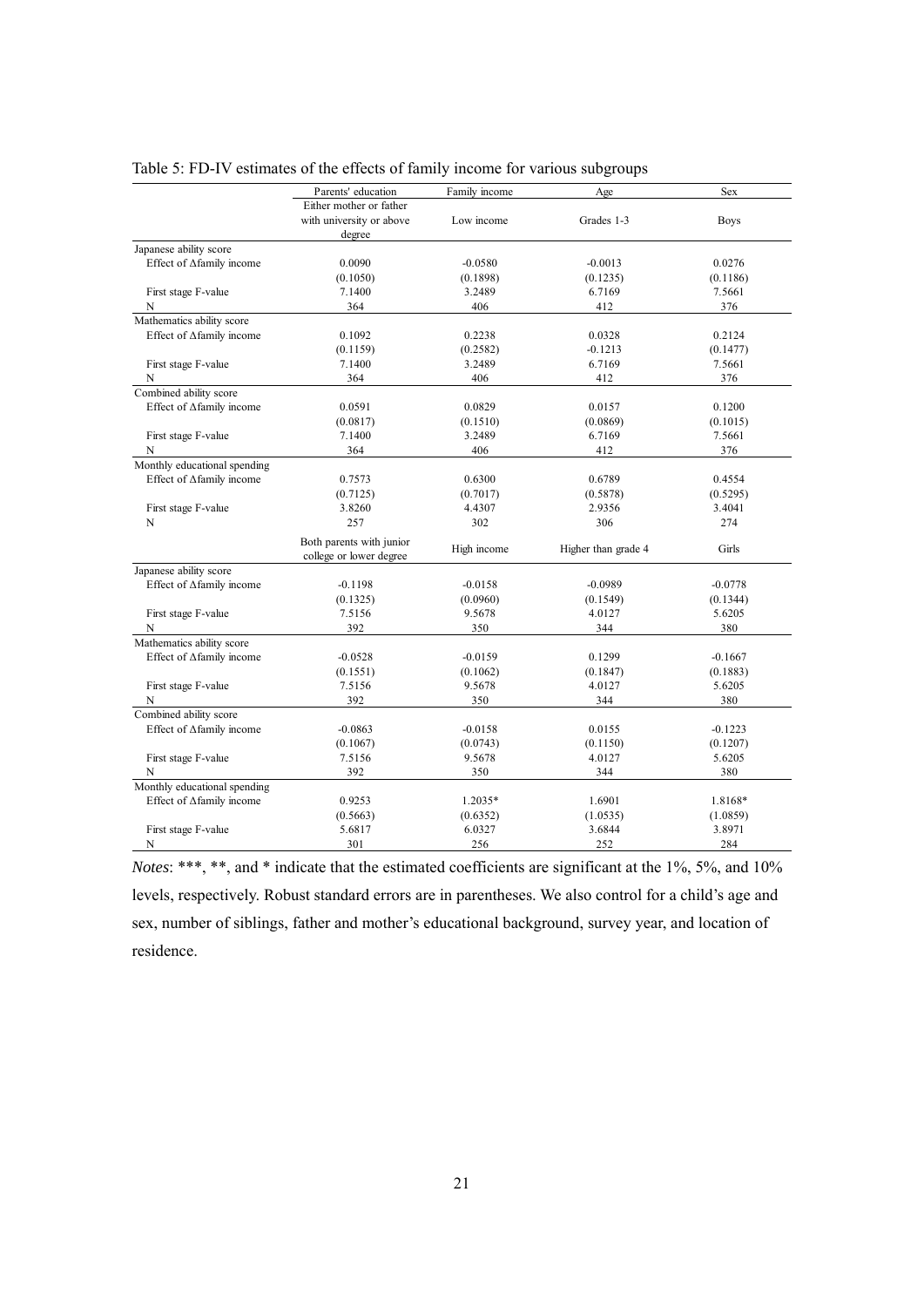

Figure 1. Child allowance schedule by age cohort



*Note*: Calculated by the authors based on Child Allowance Law.